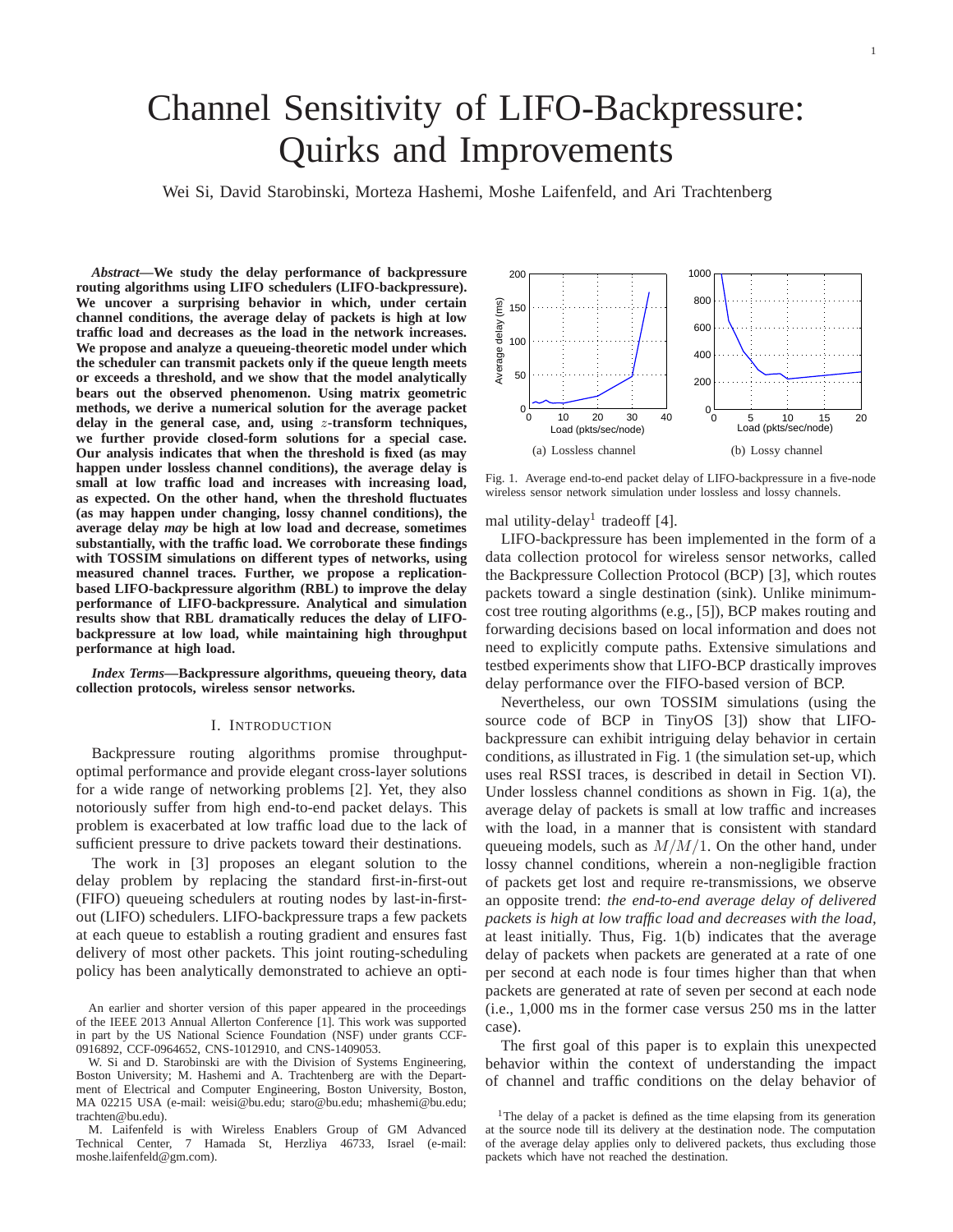LIFO-backpressure schedulers. We introduce and analyze a queueing-theoretic model that *qualitatively* captures the behavior of LIFO-backpressure.

Specifically, we initially focus on a two-node network consisting of one source node and one destination node. This simple network turns out to be sufficient to reproduce the observed effects. The behavior of the LIFO-backpressure scheduler at the source node is modelled using a single-queue system with threshold. The threshold is related to the expected number of transmissions (ETX) needed for a successful packet reception on a given channel. Thus the threshold may change over time, depending on channel conditions. The scheduler can transmit packets only if the queue length (i.e., the number of packets in the queue) meets or exceeds the threshold. Under appropriate statistical assumptions on the traffic and channel dynamics, the evolution of such a system can be described using a multi-dimensional continuous-time Markov chain (CTMC). We derive a numerical solution for the general case using matrix geometric methods [6]. Furthermore, using z-transform techniques [7], we provide closed-form solutions for the special case where the threshold oscillates between 0 and 1.

Next, we conduct a delay analysis of LIFO-backpressure for a chain network in a low load regime. Our analysis indicates that the high delay of LIFO-backpressure at low load occurs due to slow variations of the threshold. On the other hand, if the threshold is fixed (e.g., if the channel is lossless), then the average delay is small at low load and increases with the traffic load as expected.

The second main contribution of this work is to propose a novel lightweight mechanism, called *replication-based LIFObackpressure (RBL)*, to remedy the above problem. Through the analysis of an approximate CTMC, that is asymptotically exact at low load, we show that RBL improves delay performance over LIFO-backpressure at low load. We implement the replication mechanism into BCP, and refer to the new implementation as RBL-BCP. Our simulations of RBL-BCP demonstrate the delay performance improvement over BCP. The simulations also show that RBL does not compromise throughput performance of BCP at high load.

In summary, our contributions are the following:

- We propose and analyze a queueing-theoretic model to elucidate the high delay problem of LIFO-backpressure at low load;
- We propose and analyze a replication-based LIFObackpressure algorithm that reduces the large delay of LIFO-backpressure at low load;
- Through extensive simulations, we demonstrate the existence of the high delay problem of LIFO-backpressure in large networks and show that RBL significantly mitigates this issue.

The rest of this paper is organized as follows. In Section II, we review related work on backpressure routing algorithms and describe the BCP protocol, upon which our analytical model is based. In Section III, we formulate our CTMC model and provide a matrix geometric method for numerically solving the general model. We also derive closed-form expressions of the average delay for a special case. In Section IV, we analyze the delay of LIFO-backpressure in a chain network at

low load. Section V describes our proposed RBL and provides corresponding analysis results. Section VI presents simulation results for larger networks to support our analytical findings and compares performance of RBL-BCP and BCP. Finally, Section VII concludes the paper.

#### II. RELATED WORK

# *A. Backpressure algorithms*

The origin of backpressure algorithms lies in the seminal work of Tassiulas and Ephremides [8]. A backpressure algorithm is mathematically constructed by minimizing the Lyapunov drift that represents the difference between the values of the Lyapunov function at the current time slot and at the next time slot. This leads to a problem, known as MaxWeight, of maximizing the weighted sum of link rates, in which the weights are represented by backlog differentials. Intuitively, data packets are sent over links with high rates and to neighbors with low backlog, thus achieving a load balancing effect.

The chief advantages of backpressure algorithms are to avoid explicit path computations and achieve throughputoptimal performance. However, backpressure algorithms suffer from high end-to-end packet delays, due to lack of backpressure to push packets toward their destinations, sometimes leading to packet looping. These problems are more severe at light load. An extreme case is of a packet entering an empty network and engaging into some kind of random walk until reaching its destination [9].

Several approaches have been proposed to solve the delay problem of backpressure algorithms [10–14]. Instead of using queue differentials as weights of the MaxWeight problem, [11] proposes representing weights with delay information of packets in the queues. The idea is that packets that have already experienced high delays are more likely to be scheduled for transmission in the next time slot, whereas the original backpressure algorithm would give longer queues higher priority irrespective of the delay experienced by packets. The authors in [12] describe a novel backpressure-based per-packet randomized routing framework. It leverages a shadow queue structure that lowers complexity of maintaining queues. By minimizing the number of hops by packets, their routing algorithms reduce delay drastically. [13] proposes a hybrid routing algorithm based on a shortest-path algorithm and the backpressure routing. By forcing a set of constraints on the number of hops that can be traversed by packets, this method prevents packets from long paths exploration. Similarly, the authors in [14] propose the use of combination of a shortest-path algorithm and the backpressure method in order to improve delay performance. Furthermore, they show that implementing per-neighbor queues instead of per-flow queues can further reduce delays, as well as system implementation complexity.

# *B. Quadratic Lyapunov function based algorithms*

Based on the original backpressure algorithms, Neely *et al.* developed so-called quadratic Lyapunov function based algorithms (QLA) for general stochastic network utility optimization problems [2]. Instead of purely minimizing the Lyapunov drift, QLA is constructed by minimizing the Lyapunov drift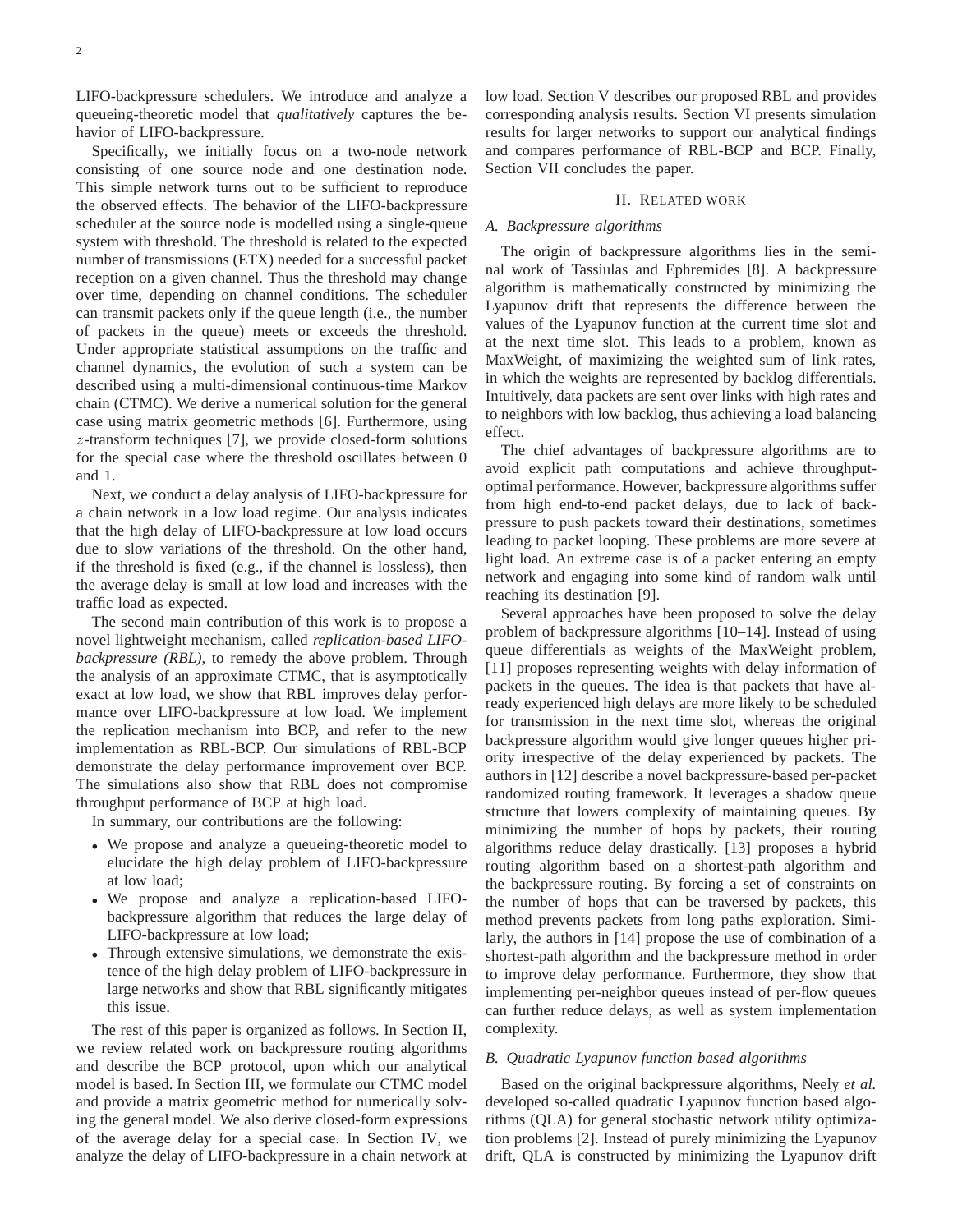plus a penalty (or the negative of a utility), in which the penalty is weighted by a parameter  $V$ . As  $V$  gets larger, the algorithm puts more emphasis on the resulting penalty and less on network stability. The performance results of QLA are given in the following  $[O(1/V), O(V)]$  utility-delay tradeoff form: backpressure is able to achieve a utility that is within  $O(1/V)$  of the optimal utility for any scalar  $V \geq 1$ , while guaranteeing an average network delay that is  $O(V)$ . QLA can prevent packet looping when the penalty function is related to the number of transmissions since looping adds transmissions. However, a large delay may still prevail at low load due to the lack of backpressure to push packets toward their destinations.

Much effort has been spent to reduce the large  $O(V)$ delay of QLA. The authors in [15] prove that under QLA, the network backlog stays close to a fixed value (called attractor), which is the dual optimal solution of a deterministic optimization problem. While the attractor has order of  $O(V)$ , the fluctuation of the network backlog around the attractor is bounded by  $O(log^2(V))$  with high probability. The authors, therefore, propose an algorithm that pre-fills queues with null packets that play the role of attractor. Hence, the real packets arrive into a queue whose length is bounded by  $O(\log^2(V))$ , and the algorithm achieves an optimal  $[O(1/V), O(\log^2(V))]$ utility-delay tradeoff.

Motivated by practical implementations of backpressure routing algorithms, the authors in [4] prove that LIFObackpressure achieves the optimal  $[O(1/V), O(\log^2(V))]$ utility-delay tradeoff. Note that FIFO-backpressure would achieve a  $[O(1/V), O(V)]$  utility-delay tradeoff since packets need to traverse a whole queue in order to get transmitted. The idea behind LIFO-backpressure is straightforward: packets constituting the attractor are trapped in the queue forever and serve the same role as that of null packets in the algorithm described above. The delay improvement of LIFO over FIFO is shown both through real experiments [3] and theoretical studies [4].

Most of the above studies focus on the optimal utility-delay tradeoff in terms of the scalar parameter  $V$  (or when the parameter V becomes large). Little study has been conducted on the effects of other network parameters on the delay performance of backpressure routing algorithms, including channel dynamics and traffic load in the network. As we have shown in Section I, even though LIFO-backpressure achieves an optimal utility-delay tradeoff performance, its delay at low load may be very high. This work serves the goal of better understanding the behavior of LIFO-backpressure and shedding light on the effects of network parameters (channel conditions and network traffic) on its delay performance.

The authors in [10] propose backpressure with adaptive redundancy (BWAR) in the context of delay-tolerant networks. BWAR uses an adaptive redundancy mechanism to improve the delay performance of backpressure at low load. While RBL resembles BWAR, it differs in two key aspects: (i) BWAR is based on the original backpressure algorithm while BRL is based on QLA, with a penalty function that aims to minimize the number of transmissions, and (ii) BWAR generates duplicates whenever the queue length falls below some preset threshold, whereas RBL generates replicas only when packets get stuck in the queue due to channel degradation. We detail

# **Algorithm 1** BCP

|    | 1: while $\mathcal{Q}_i > 0$ do                                                            |
|----|--------------------------------------------------------------------------------------------|
| 2: | Compute the backpressure weight $w_{i,j}$ for each                                         |
|    | neighbor $i$                                                                               |
| 3: | Find the neighbor $j^*$ such that $j^* = \arg \max_j w_{i,j}$                              |
| 4: | if $w_{i,j^*} > 0$ then                                                                    |
| 5: | Transmit one packet to $j^*$                                                               |
| 6: | Update $\overline{ETX}_{i\rightarrow i^*}$ and $\overline{\mathcal{R}}_{i\rightarrow i^*}$ |
| 7: | else                                                                                       |
| 8: | Wait for a reroute period                                                                  |
| 9: | end if                                                                                     |
|    | 10: end while                                                                              |

RBL in Section V. Note that the idea of injecting redundant packets was also proposed in [16, 17] for routing in delaytolerant networks.

We distinguish this paper from our previous work [1] by addition of our proposed replication-based LIFO-backpressure algorithm. We also provide the analysis and simulation results to show that RBL improves delay performance over LIFObackpressure.

## *C. BCP explained*

BCP [3] is a practical, distributed QLA implementation, where nodes independently make routing decisions based on local information. The routing decisions are made per packet instead of routing all packets through the same computed path.

Since all the packets are routed to the same destination, each node only needs to maintain one queue. Let  $\mathcal{Q}_i$  represent the backlog at node *i*. Then  $\Delta \mathcal{Q}_{i,j} = \mathcal{Q}_i - \mathcal{Q}_j$  is the queue differential (backpressure) between node  $i$  and its neighbor node j. Let  $\overline{\mathcal{R}}_{i\to j}$  denote the estimated link rate (measured in packets per second) from i to j and  $ETX_{i\rightarrow j}$  be the average number of transmissions for a packet to be successfully sent over the link. In the routing policy of BCP, node  $i$  calculates the following backpressure weight for each neighbor  $i$ :

$$
w_{i,j} = (\Delta \mathcal{Q}_{i,j} - V \cdot \overline{ETX}_{i \to j}) \cdot \overline{\mathcal{R}}_{i \to j}.
$$

where,  $V$  is a trade-off parameter.

The routing decision (next hop of the packet) is determined by finding the neighbor  $j^*$  with the highest weight. Then the node needs to make the forwarding decision: if  $w_{i,j^*} > 0$ , the packet is forwarded to node j ∗ , *else the packet is held until the metric is recomputed*. In other words, if the weights for all neighbour nodes are zero or negative, the node will do nothing but wait till the next recomputation (after a *reroute period*). A pseudo-code of BCP is given in Algorithm 1. Since routing decisions are made on a per-packet basis, at most one packet can be transmitted at each iteration of the "while" loop in the algorithm.

As a QLA algorithm, BCP aims to minimize the number of packet transmissions (ETX) while guaranteeing network stability. The parameter  $V$  ( $V \geq 1$ ) represents the weight of the penalty (ETX) in the optimization problem.

QLA assumes that ETX is perfectly observed while BCP estimates  $\overline{ETX}$  based on an exponential moving weighted average.  $\overline{ETX}$  is updated as follows whenever a new sample of ETX is obtained:  $\overline{ETX}_{new} = \alpha \overline{ETX}_{old} + (1 - \alpha)ETX$ , in which the default value of  $\alpha$  is 0.9. In TinyOS, a node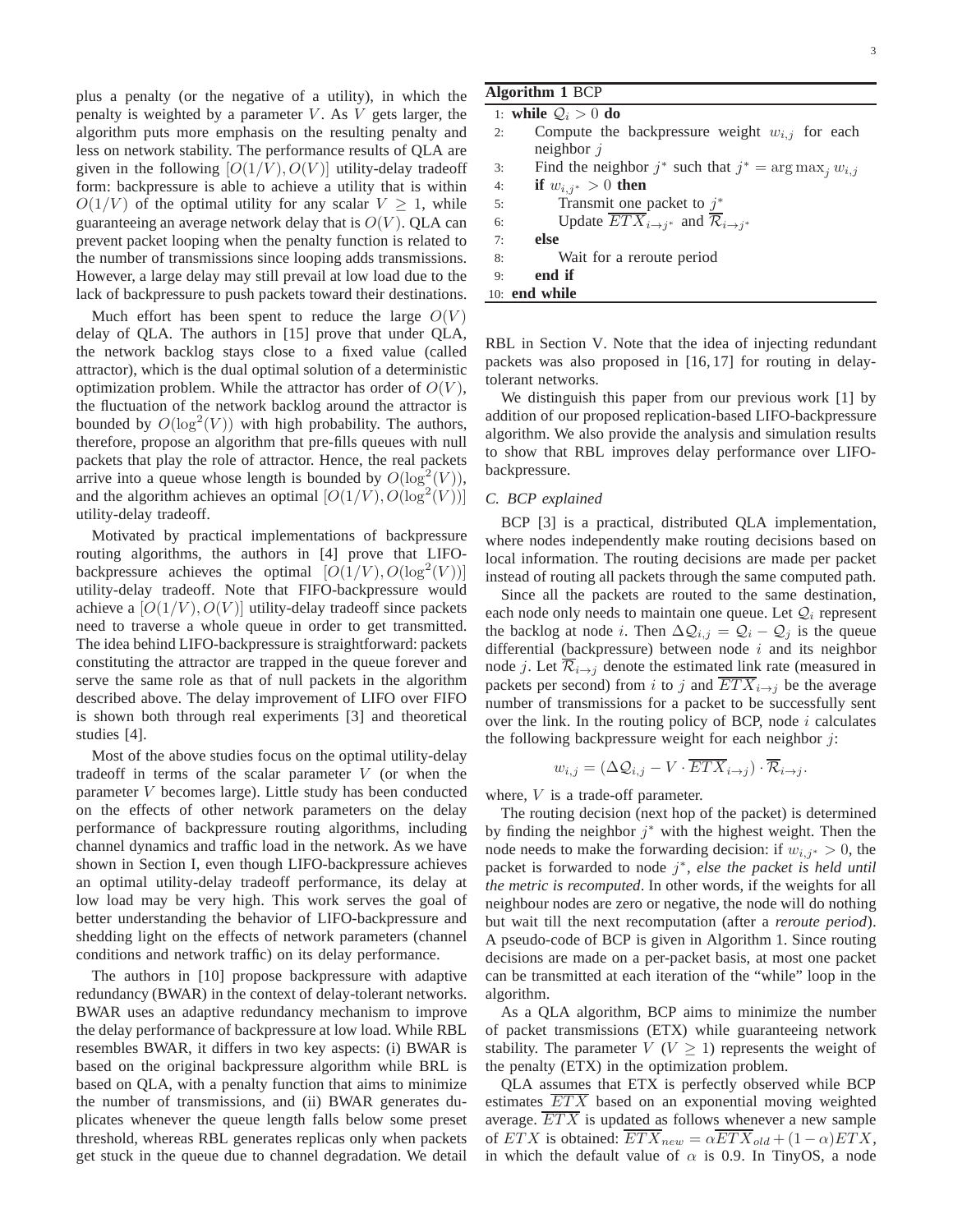

Fig. 2. Illustration of queueing system with dynamic threshold. In this example, the threshold has the dynamic range [2,6] and the current threshold is 3. Due to LIFO policy and threshold range, packet 1 and packet 2 will never have a chance to be served and stay in the queue forever.

makes at most five attempts to transmit a packet to a neighbor. Therefore,  $1 \leq \overline{ETX} \leq 5$ . The link rate is calculated as the reciprocal of the packet transmission time. The estimated link rate  $\overline{\mathcal{R}}$  is updated based on an exponential moving weighted average.

# III. TWO-NODE ANALYSIS

In this section, we model and analyze LIFO-backpressure (LIFO-BCP) in the context of a two-node network. Based on the routing policy of LIFO-backpressure, we construct a system-level queueing model with dynamic threshold and represent it with a CTMC. Then, we provide a matrix geometric method to numerically solve the CTMC and obtain the average delay of packets in the queueing system. Meanwhile, we use z-transform technique to analyze the average delay for a special case.

#### *A. BCP in two-node network*

In the two-node network, packets are injected into the source node s and forwarded to the destination node t. Under BCP, the source node simply calculates the weight:

$$
w_{s,t} = (\Delta \mathcal{Q}_{s,t} - V \cdot \overline{ETX}_{s \to t}) \cdot \overline{\mathcal{R}}_{s \to t}
$$
  
=  $(\mathcal{Q}_s - V \cdot \overline{ETX}_{s \to t}) \cdot \overline{\mathcal{R}}_{s \to t}.$ 

The second equation comes from the fact that  $Q_t = 0$ . Since  $s$  only has  $t$  as its neighbor node,  $s$  does not need to choose the next hop and only needs to make forwarding decisions. Furthermore, we can drop  $\overline{\mathcal{R}}_{s\to t}$  because it does not affect the sign of the backpressure weight. For ease of discussion, we discard the subscripts in the formula. Based on BCP and the form of backpressure weight, the source node forwards a packet only when  $Q > V \cdot ETX$ . When  $Q \leq V \cdot ETX$ , the source node is waiting either for the queue  $Q$  to grow or  $\overline{ETX}$  to become smaller. *Thus, the value of*  $V \cdot \overline{ETX}$  *serves as a threshold on the queue*.

First, let's take a look at the scenario of a lossless channel with fixed  $\overline{ETX}$ . In this case, the threshold is static with value  $V \cdot \overline{ETX}$ . Due to the forwarding policy of BCP, Q will be lower bounded by  $V \cdot \overline{ETX}$ . Under FIFO, the average delay is  $D = Q/\lambda \ge V \cdot \overline{ETX}/\lambda$  by Little's Law, where  $\lambda$  denotes the packet arrival rate. This lower bound is consistent with the  $O(V)$  delay result in theoretical analysis, and reaches a high value when the load  $\lambda$  is low. As  $\lambda$  increases, the lower bound decreases. Under LIFO, a fraction of packets, the number of which is equal to the threshold  $V \cdot \overline{ETX}$ , is trapped in the head of the queue. These trapped packets will stay in the queue forever and cannot be transmitted while all the other packets



Fig. 3. Evolution of queue length and ETX of BCP over time with  $V = 2$ from simulation. This illustrates the role of  $V \cdot \overline{ETX}$  as the threshold on the queue.

transiting in the queue will be transmitted. Ignoring the trapped packets and assuming exponentially distributed service time, the Markov chain describing the evolution of the number of packets in the queue will be the same as that of an M/M/1 queue in the lossless case.

Next, suppose the channel has a dynamic  $\overline{ETX}$  in the range of  $\overrightarrow{ETX}_{min}, \overrightarrow{ETX}_{max}$ . Correspondingly, the threshold is dynamic within range  $[V \cdot \overline{ETX}_{min}, V \cdot \overline{ETX}_{max}]$ . Then Q will be lower bounded by  $V \cdot \overline{ETX}_{min}$  due to the threshold range. Under FIFO, the average delay is  $D = Q/\lambda \ge$  $V \cdot \overline{ETX}_{min}/\lambda$ . However, under LIFO, the  $V \cdot \overline{ETX}_{min}$ packets in the head of queue are trapped forever and the rest of the queue will be equivalent of a queue with dynamic threshold in the range of  $[0, V \cdot \overline{ETX}_{max} - V \cdot \overline{ETX}_{min}]$ . For example, in Fig. 2, the threshold range is [2, 6]. Under FIFO, the packet needs to go through all the queue to get served and the queue length is at least 2 due to the range of threshold. However, under LIFO, packet 1 and packet 2 are in the queue forever. Thus the rest of the queue is equivalent to a queue with threshold range  $[0, 4]$ . A snapshot of simulation (Fig. 3) illustrates the threshold effect of ETX on the queue length.

We note that the number of the ignored packets is a constant  $V \cdot \overline{ETX}_{min}$ . Therefore, the impact of the ignored packets on the packet delivery rate is negligible when the system is run for a long time, as also shown by our numerical results in Section VI-C.

#### *B. Queueing model*

Now we construct a queueing model with dynamic threshold based on the routing policy of LIFO-backpressure. Assume that the arrival process of packets is Poisson with rate  $\lambda$ . The channel is represented by the Gilbert model [18], a Markov chain that transits between two states, namely, good state and bad state. The transition rate from good state to bad state is  $\sigma_1$  and the transition rate from bad state to good state is  $\sigma_2$ . Under the good channel, the threshold is 0 and service time is exponentially distributed with rate  $\mu_1$  while under the bad channel, the threshold is a positive integer  $K$  and the service time is exponentially distributed with rate  $\mu_2$  (usually,  $\mu_1 \geq \mu_2$ ). Thus in association with the channel model, the threshold dynamic can also be represented by a two-state Markov chain. Let  $(n, c)$   $(n \in \mathbb{N}, c \in \{0, 1\})$  denote the system states: *n* is the number of packets in the queue;  $c = 0$  and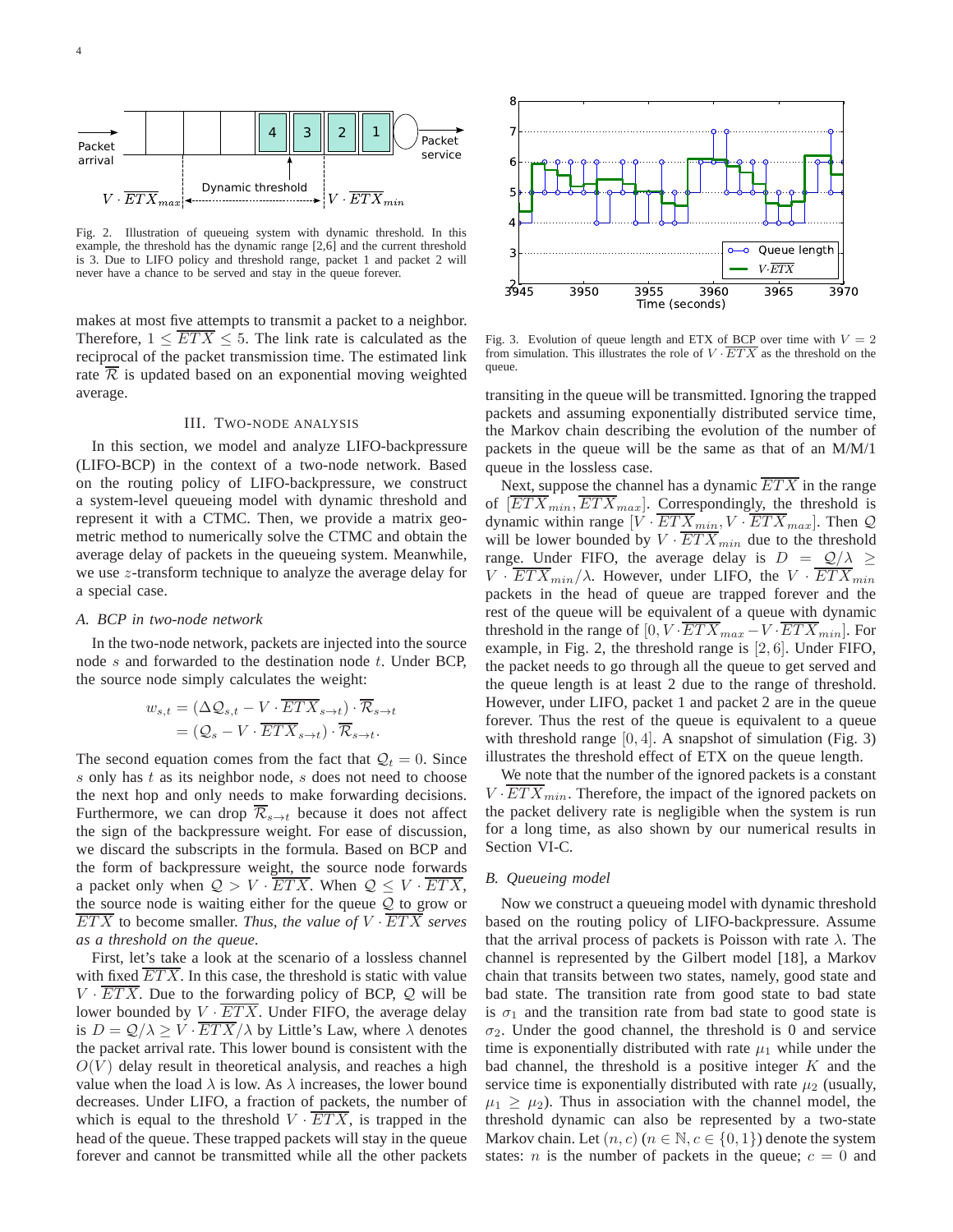

Fig. 4. Markov chain of the single-queue system.

 $c = 1$  represent good channel and bad channel, respectively. Then Fig. 4 depicts the whole Markov chain for the queueing system.

Although the simplistic Gilbert channel model assumes that the channel can only be in two different states, it is sufficient for qualitatively capturing the temporal dynamics and correlation of more complex channel models. This channel model also *implicitly* captures the effect of interferences between nodes, whereas good and bad channels respectively imply low and high levels of interferences. We also note that under a lossless channel with fixed threshold, the system state has transitions restricted to the half of the Markov chain corresponding to good channel, which is the same as  $M/M/1$ .

#### *C. Probability generating function*

The steady-state distribution of the CTMC is denoted by  $P_{n,c}$ . Define  $P_n \triangleq [P_{n,0}, P_{n,1}]^T$ . Then the steady-state distribution of the queue length is

$$
\pi_n = P_{n,0} + P_{n,1} = \mathbf{e}^T P_n.
$$
 (1)

We define the following probability generating functions using z-transform:  $G_0(z) = \sum_{n=0}^{\infty} z^n P_{n,0}$ ,  $G_1(z) =$  $\sum_{n=0}^{\infty} z^n P_{n,1}$ , and

$$
\mathcal{G}(z) = \begin{bmatrix} G_0(z) \\ G_1(z) \end{bmatrix} = \sum_{n=0}^{\infty} z^n \begin{bmatrix} P_{n,0} \\ P_{n,1} \end{bmatrix} = \sum_{n=0}^{\infty} z^n P_n.
$$
 (2)

The probability generating function of the steady-state distribution of queue length  $N$  is

$$
\mathcal{F}_N(z) = \sum_{n=0}^{\infty} z^n \pi_n = \sum_{n=0}^{\infty} z^n \mathbf{e}^T P_n = \mathbf{e}^T \mathcal{G}(z).
$$
 (3)

Then the average number of packets in the queue can be obtained from  $\mathcal{F}_N(z)$  and the average delay can be calculated by Little's Law:

$$
\mathbb{E}[N] = \sum_{n=0}^{\infty} n\pi_n
$$
 (4)

$$
=\frac{d}{dz}\mathcal{F}_N(z)\bigg|_{z=1},\tag{5}
$$

$$
\mathbb{E}[T] = \mathbb{E}[N]/\lambda.
$$
 (6)

Next we develop a matrix geometric method [6] for solving the steady-state distribution of the CTMC and calculating the average delay by (4) and (6). In Section III-E, we will derive closed-form solutions for the probability generating functions, (2) and (3), and compute the average delay based on (5) and (6) for the special case  $K = 1$ .

#### *D. Matrix geometric method*

Based on the balance equations and the normalization condition, we aim to obtain the steady-state distribution,  $P_n$ .

We first derive the balance equations at each state of the CTMC. The balance equations at states  $(0, 0)$  and  $(0, 1)$  are:

$$
(\sigma_1 + \lambda)P_{0,0} = \sigma_2 P_{0,1} + \mu_1 P_{1,0},
$$
  

$$
(\sigma_2 + \lambda)P_{0,1} = \sigma_1 P_{0,0}.
$$

Define  $Q \triangleq \begin{bmatrix} \sigma_1 & -\sigma_2 \\ \sigma_1 & \sigma_2 \end{bmatrix}$  $-\sigma_1$   $\sigma_2$  $\bigg\}, \Lambda \triangleq \begin{bmatrix} \lambda & 0 \\ 0 & \lambda \end{bmatrix}$  $0 \lambda$  $\bigg], M_1 \triangleq \begin{bmatrix} \mu_1 & 0 \\ 0 & 0 \end{bmatrix},$ then the above balance equations can be simplified as:

$$
(Q + \Lambda)P_0 = M_1 P_1.
$$

The balance equations at states  $(n, 0)$  and  $(n, 1)$   $(1 \leq n <$  $K$ ) are:

$$
(\lambda + \mu_1 + \sigma_1)P_{n,0} = \lambda P_{n-1,0} + \mu_1 P_{n+1,0} + \sigma_2 P_{n,1},
$$
  

$$
(\lambda + \sigma_2)P_{n,1} = \lambda P_{n-1,1} + \sigma_1 P_{n,0},
$$
  

$$
\Rightarrow (\Lambda + M_1 + Q)P_n = \Lambda P_{n-1} + M_1 P_{n+1}.
$$

The balance equations at states  $(K, 0)$  and  $(K, 1)$  are:

$$
(\lambda + \mu_1 + \sigma_1)P_{K,0} = \lambda P_{K-1,0} + \mu_1 P_{K+1,0} + \sigma_2 P_{K,1},
$$
  

$$
(\lambda + \sigma_2)P_{K,1} = \lambda P_{K-1,1} + \mu_2 P_{K+1,1} + \sigma_1 P_{K,0}.
$$

Define 
$$
M_2 \triangleq \begin{bmatrix} \mu_1 & 0 \\ 0 & \mu_2 \end{bmatrix}
$$
, then  
\n $(\Lambda + M_1 + Q)P_K = \Lambda P_{K-1} + M_2 P_{K+1}.$ 

The balance equations at states  $(n, 0)$  and  $(n, 1)$   $(n > K)$ are:

$$
(\lambda + \mu_1 + \sigma_1)P_{n,0} = \lambda P_{n-1,0} + \mu_1 P_{n+1,0} + \sigma_2 P_{n,1},
$$
  
\n
$$
(\lambda + \mu_2 + \sigma_2)P_{n,1} = \lambda P_{n-1,1} + \mu_2 P_{n+1,1} + \sigma_1 P_{n,0},
$$
  
\n
$$
\Rightarrow (\Lambda + M_2 + Q)P_n = \Lambda P_{n-1} + M_2 P_{n+1}.
$$

In summary, the balance equations are the following:

$$
\int (\Lambda + Q)P_0 = M_1 P_1,\tag{7}
$$

$$
\left( (\Lambda + M_1 + Q)P_n = \Lambda P_{n-1} + M_1 P_{n+1}, 1 \le n < K, \quad (8) \right)
$$

$$
( \Lambda + M_1 + Q) P_K = \Lambda P_{K-1} + M_2 P_{K+1}, \tag{9}
$$

$$
\left( (\Lambda + M_2 + Q)P_n = \Lambda P_{n-1} + M_2 P_{n+1}, n > K. \right) \tag{10}
$$

Now we choose  $P_1$  as an unknown vector and express  $P_n$ as a linear transform of  $P_1$ . By (7), we have

$$
P_0 = (Q + \Lambda)^{-1} M_1 P_1 \triangleq T_1 P_1.
$$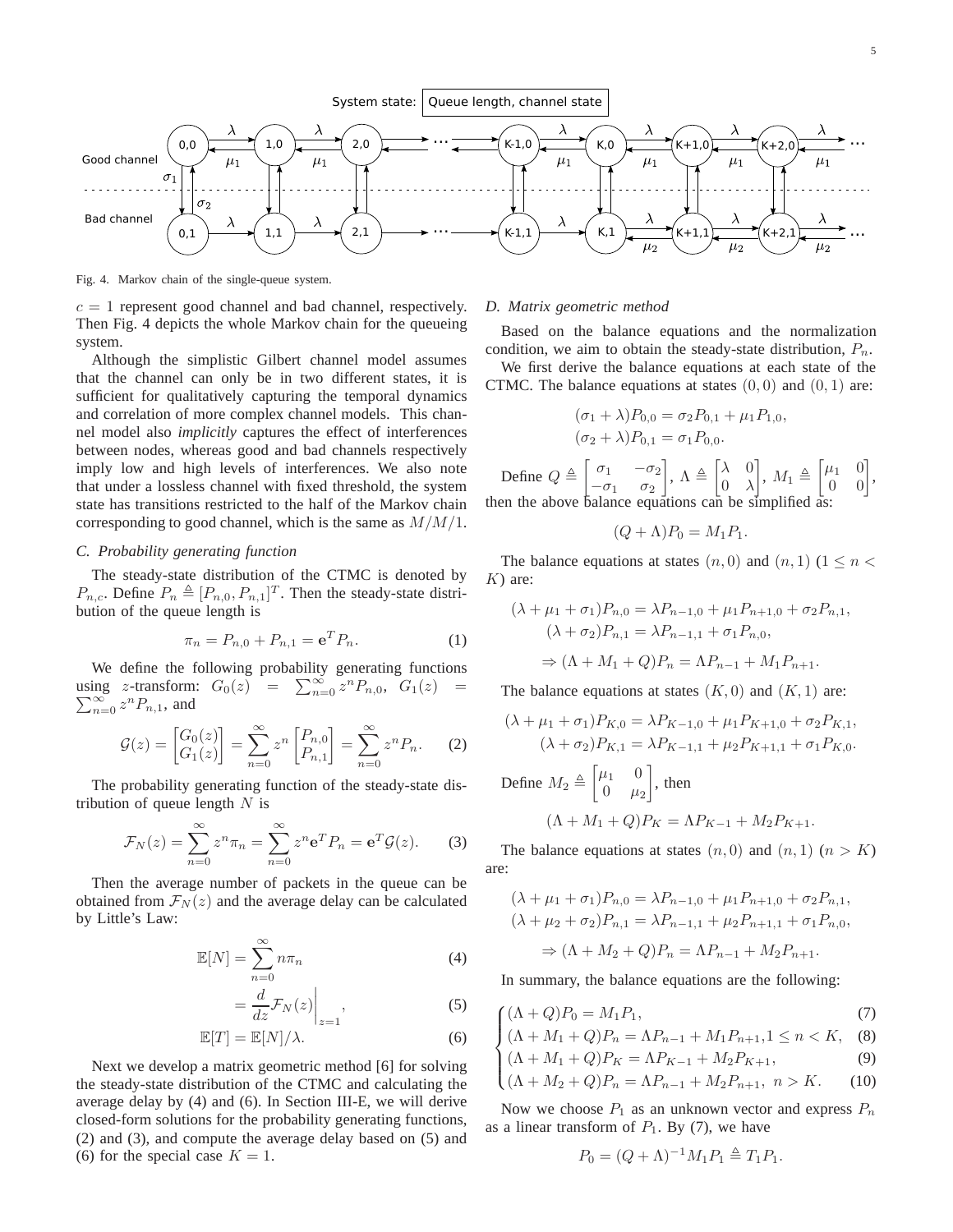We express  $P_n$  in the matrix geometric form:

$$
P_n = \begin{cases} \mathcal{R}_1^{n-1} P_1, & \text{if } 1 \le n < K, \\ \mathcal{R}_2^{n-K} P_K, & \text{if } n \ge K. \end{cases}
$$

Then by taking  $P_{K+1} = \mathcal{R}_2 P_K$  into (9), we have:

$$
P_K = (\Lambda + M_1 + Q - M_2 \mathcal{R}_2)^{-1} \Lambda P_{K-1}
$$
  
= (\Lambda + M\_1 + Q - M\_2 \mathcal{R}\_2)^{-1} \Lambda \mathcal{R}\_1^{K-2} P\_1  

$$
\triangleq T_2 P_1.
$$

The steady-state distribution can now be expressed as follows:

$$
P_n = \begin{cases} T_1 P_1, & \text{if } n = 0, \\ \mathcal{R}_1^{n-1} P_1, & \text{if } 1 \le n < K, \\ \mathcal{R}_2^{n-K} T_2 P_1, & \text{if } n \ge K. \end{cases}
$$
 (11)

The sum of  $P_n$  from 0 to  $\infty$  is

$$
\left[\sum_{n=0}^{\infty} P_{n,0} \atop P_{n,1}\right] = (T_1 + \sum_{n=1}^{K-1} \mathcal{R}_1^{n-1} + \sum_{n=K}^{\infty} \mathcal{R}_2^{n-K} T_2) P_1.
$$

Based on the normalization condition and the two-state channel model, we have the following equation, from which  $P_1$  can be solved:

$$
\begin{bmatrix} 1 & 1 \ \sigma_1 & -\sigma_2 \end{bmatrix} \begin{bmatrix} \sum_{n=0}^{\infty} P_{n,0} \\ \sum_{n=0}^{\infty} P_{n,1} \end{bmatrix} = \begin{bmatrix} 1 \\ 0 \end{bmatrix}.
$$
 (12)

Before solving (12), we need to determine  $\mathcal{R}_1$  and  $\mathcal{R}_2$ . They can be numerically solved as follows. By (8), we have

$$
(\Lambda + M_1 + Q)\mathcal{R}_1 P_1 = \Lambda P_1 + M_1 \mathcal{R}_1^2 P_1.
$$
 (13)

A sufficient condition to satisfy (13) is

$$
(\Lambda + M_1 + Q)\mathcal{R}_1 = \Lambda + M_1 \mathcal{R}_1^2.
$$
 (14)

To find  $\mathcal{R}_1$ , we can iteratively calculate the following until convergence:

$$
\mathcal{R}_{1(j)} = (\Lambda + M_1 + Q)^{-1} (\Lambda + M_1 \mathcal{R}_{1(j-1)}^2),
$$

where  $\mathcal{R}_{1(j)}$  is the approximation to  $\mathcal{R}_1$  at the j-th step.

[6] has shown that by starting with  $\mathcal{R}_{1(0)} = 0$ , the sequence  $\{R_{1(0)}, R_{1(1)}, R_{1(2)}, ...\}$  is a monotonically increasing sequence that converges to the minimal nonnegative solution to (14).

Similarly,  $\mathcal{R}_2$  can also be found through iteratively calculating

$$
\mathcal{R}_{2(j)} = (\Lambda + M_2 + Q)^{-1} (\Lambda + M_2 \mathcal{R}_{2(j-1)}^2).
$$

With  $\mathcal{R}_1$ ,  $\mathcal{R}_2$  and  $P_1$  known and by (1), (4), (6), and (11), the average delay of packets in the queueing system is

$$
\mathbb{E}(T) = \mathbf{e}^T \left( \sum_{n=1}^{K-1} n \mathcal{R}_1^{n-1} + \sum_{n=K}^{\infty} n \mathcal{R}_2^{n-K} T_2 \right) P_1 / \lambda. \tag{15}
$$

The computation of the geometric sum in (15) can be conveniently carried out through diagonalization and eigendecomposition of  $\mathcal{R}_1$  and  $\mathcal{R}_2$ . The method we describe here applies directly for the case of  $K \geq 2$ . The average packet delay when  $K = 1$  can also be numerically computed using the matrix geometric method with minor change. Numerical results obtained by the matrix geometric method will be presented in Section VI.

## *E.* z*-transform method for special case*

Since BCP updates ETX by the exponential moving weighted average and the default  $\alpha$  in BCP implementation is 0.9, the change in the threshold  $V \cdot \overline{ETX}$  every time is relatively small (e.g.,  $+1/-1$ ), which can also be seen from Fig. 3. Thus we analyze the special case where the threshold varies between 0 and 1 ( $K = 1$ ).

When  $K = 1$ , the balance equations are:

$$
\int (\Lambda + Q)P_0 = M_1 P_1,\tag{16}
$$

$$
\begin{cases}\n(1 + M_1 + Q)P_1 = \Lambda P_0 + M_2 P_2,\n\end{cases}
$$
\n(17)

$$
((\Lambda + M_2 + Q)P_n = \Lambda P_{n-1} + M_2 P_{n+1}, \text{for } n \ge 2. \tag{18}
$$

Multiplying both sides of (17) and (18) with  $z^n$  and summing from  $n = 1$  to  $\infty$ , we can get

$$
(\Lambda + M_2 + Q) \sum_{n=1}^{\infty} z^n P_n = z(M_2 - M_1) P_1 + \Lambda z \sum_{n=1}^{\infty} z^{n-1} P_{n-1}
$$

$$
+ M_2 \frac{1}{z} \sum_{n=1}^{\infty} z^{n+1} P_{n+1},
$$

According to definition of  $\mathcal{G}(z)$  in (2),

$$
(\Lambda + M_2 + Q)[\mathcal{G}(z) - P_0] = z(M_2 - M_1)P_1 + \Lambda z \mathcal{G}(z) + M_2 \frac{1}{z}[\mathcal{G}(z) - P_0 - zP_1].
$$

We then replace  $P_0$  by  $(Q + \Lambda)^{-1}M_1P_1$  from (16):

$$
[z2Λ - z(Λ + M2 + Q) + M2]G(z) =
$$
  
(1 - z)[M<sub>2</sub>(Q + Λ)<sup>-1</sup>M<sub>1</sub> + z(M<sub>2</sub> - M<sub>1</sub>)]P<sub>1</sub>. (19)

To simplify, we rewrite (19) as:

$$
\mathcal{A}(z)\mathcal{G}(z) = (1-z)\mathcal{B}(z)P_1,
$$

where

$$
\mathcal{A}(z) = z^2 \Lambda - z(\Lambda + M_2 + Q) + M_2,
$$
  
\n
$$
\mathcal{B}(z) = M_2(Q + \Lambda)^{-1} M_1 + z(M_2 - M_1).
$$

Then

$$
\mathcal{G}(z) = \frac{\text{adj}\mathcal{A}(z)}{\det \mathcal{A}(z)/(1-z)} \mathcal{B}(z) P_1.
$$
 (20)

In order to obtain  $G(z)$ , we need to solve  $P_1$ . Since it is a two-dimension vector, we need to find two equations. The first equation is the normalization condition, i.e.,  $\mathcal{F}_N(z)|_{z=1} = 1$ , and by (3), we have

$$
e^{T} \frac{adj \mathcal{A}(z)|_{z=1}}{[\det \mathcal{A}(z)/(1-z)]_{z=1}} \mathcal{B}(z)|_{z=1} P_1 = 1.
$$
 (21)

The second equation is obtained by finding a root of  $\det A(z) = 0$  such that the root  $z_0$  satisfies  $0 < z_0 < 1$ . Then the second equation is

$$
\mathbf{e}^T \mathbf{adj} \mathcal{A}(z_0) \mathcal{B}(z_0) P_1 = 0. \tag{22}
$$

Assuming  $\sigma_1 = \sigma_2 = \sigma$ ,  $\mu_1 = \mu_2 = \mu$ , we have

$$
\begin{array}{lll} \mathrm{adj}\mathcal{A}(z)= & -\sigma z \\ \begin{bmatrix} \mu-(\lambda+\mu+\sigma)z+\lambda z^2 & -\sigma z \\ -\sigma z & \mu-(\lambda+\mu+\sigma)z+\lambda z^2 \end{bmatrix}, \\ \mathrm{det}\mathcal{A}(z)=(1-z)(\mu-\lambda z)[\mu-(\lambda+\mu+2\sigma)z+\lambda z^2], \end{array}
$$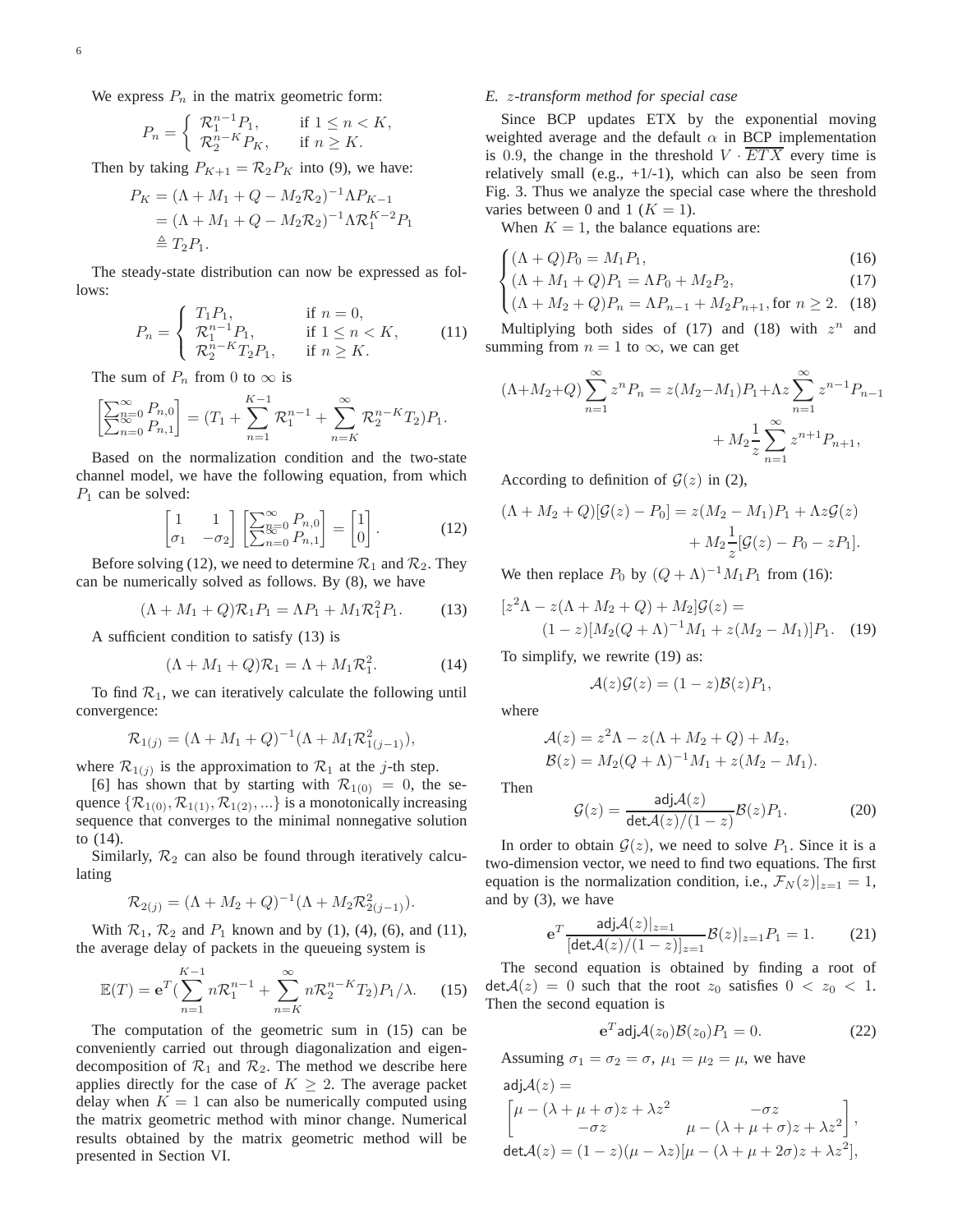and

$$
z_0 = (2\sigma + \lambda + \mu - \sqrt{(2\sigma + \lambda + \mu)^2 - 4\mu\lambda})/2\lambda.
$$

By solving (21) and (22), we obtain

$$
P_1 = \frac{\lambda(\mu - \lambda)}{\mu} \left[ \frac{1}{\mu} - \frac{2\lambda^2}{\mu E_1} \right],\tag{23}
$$

where  $E_1 = \lambda \mu + 4\lambda \sigma + 2\mu \sigma - (\lambda + 2\sigma)E_2 + 3\lambda^2 + 4\sigma^2$  and  $E_2 = \sqrt{(\lambda + \mu + 2\sigma)^2 - 4\mu\lambda}.$ 

By substituting  $(23)$  into  $(20)$  and using  $(3)$ ,  $(5)$ , and $(6)$ , the average delay of packets in the queueing system when  $K = 1$ is

$$
\mathbb{E}[T] = \frac{2\lambda}{3\lambda^2 + (\mu + 4\sigma)\lambda - E_2\lambda - 2E_2\sigma + (2\mu\sigma + 4\sigma^2)} + \frac{1}{\mu - \lambda}.
$$
\n(24)

Expanding the Maclaurin series of (24) on  $\lambda$ , we obtain the following approximation of the average delay at low load:

$$
\mathbb{E}[T] = \left(\frac{2}{\mu} + \frac{1}{2\sigma}\right) - \frac{(\mu + 4\sigma)(\mu + \sigma)}{2\mu\sigma^2(\mu + 2\sigma)}\lambda + o(\lambda). \tag{25}
$$

By (25), the first term in the series (which is independent of  $\lambda$ ) is sensitive to channel dynamics as captured by the parameter  $\sigma$ . If  $\sigma$  is small (i.e., the channel and threshold are slowly varying), then the average delay at low load (i.e.,  $\lambda \rightarrow 0$ ) may get high. For example, suppose that the average service time  $1/\mu$  is on the order of dozens of milliseconds while the average time that the channel stays in the same state  $1/\sigma$  is on the order of a few seconds. Then, the average delay will be on the order of seconds. This stands in contrast to the lossless case where the average delay is on the order of milliseconds. Furthermore, the first-order derivative with respect to  $\lambda$  of the average delay is strictly negative. Thus, the average delay decreases with load under light traffic. This is consistent with the counter-intuitive behavior of LIFObackpressure observed in simulations.

An intuitive explanation of the delay behavior is that the packet at the head of queue is stuck when the threshold is 1 (bad state) and only gets served when the threshold returns to 0 (good state). Thus, the queueing delay of the stuck packet is mostly determined by the transition time of the threshold from 1 to 0, which can be large when the channel is slowly varying. As the traffic load increases, the proportion of stuck packets decreases, thus reducing the overall average delay.

As discussed in Section III-A, the number of undelivered (trapped) packets in the queue is a constant, which is negligible over the long run. However, the probability that an arriving packet finds the threshold set to 1 is about  $\sigma_1/(\sigma_1 + \sigma_2)$  at low load. Hence, a large number of packets may experience very high delay.

## IV. NETWORK ANALYSIS

In this section, we analyze the average packet delay of LIFO-backpressure for a chain network at low load. For the network analysis, we use similar notations as in Section III.

Consider a chain network consisting of  $N+1$  nodes, labelled  $\{0, 1, 2, \ldots, N\}$ . There is a bidirectional wireless channel i between node i and node  $i - 1$ . We assume that exogenous



Fig. 5. The steady state of a four-node chain network under LIFO-backpressure with  $V \cdot \overline{ETX_{min}} = 1$ .

packets arrive into node  $N$  and are routed towards node 0 by LIFO-backpressure. The lossy channel has a dynamic threshold  $(V \cdot \overline{ETX})$  varying between  $V \cdot \overline{ETX}_{min}$  and  $V \cdot \overline{ETX}_{max}$  as in the Gilbert model while the lossless channel has a fixed threshold  $V \cdot \overline{ETX}_{min}$ . For ease of discussion, we assume that  $V \cdot \overline{ETX}_{min}$  and  $V \cdot \overline{ETX}_{max}$  are positive integers. The service time (transmission time) of each channel is assumed to be exponentially distributed. We are interested in the average packet delay of LIFO-backpressure at low load, i.e., when  $\lambda \to 0$ . Before analyzing the delay, we characterize the steady-state queue occupancy at each node.

**Lemma 1.** As  $\lambda \to 0$ , the steady-state queue occupancy in *the chain network under LIFO-backpressure is almost surely (a.s.)*

$$
Q_i = iV \cdot \overline{ETX}_{min}, \forall i = 1, 2, ..., N,
$$
 (26)

*for both lossless and lossy channel models.*

#### *Proof:* See the Appendix.

Fig. 5 illustrates the steady state of a four-node chain network under LIFO-backpressure, where  $V \cdot \overline{ETX}_{min} = 1$ . These packets will stay in the network forever while all other packets will reach node 0 within a finite time a.s. As explained in the proof of Lemma 1, there can be at most one untrapped packet in the network at any time when  $\lambda \to 0$ . The packet will go through N hops to get delivered:  $N \rightarrow N - 1 \rightarrow$  $N-2 \rightarrow ... \rightarrow 1 \rightarrow 0$ . If we ignore the trapped packets *in all the queues*, then, under lossless channel, each queue is equivalent of a queue with threshold 0. Under lossy channel, each queue is equivalent of a queue with dynamic threshold in the range of [0, K], where  $K = V \cdot \overline{ETX}_{max} - V \cdot \overline{ETX}_{min}$ .

Next, we detail the models for the lossless and lossy channels. In the lossless channel model, we assume that the thresholds of all the channels,  $1, 2, ..., N$ , are fixed to 0 and the packet service time is exponentially distributed with rate  $\mu$ . In the lossy channel model, the channels of each node are identically and independently represented by a Gilbert model, a Markov chain that transits between good state and bad state. The transition rate from good state to bad state is  $\sigma_1$  and the transition rate from bad state to good state is  $\sigma_2$ . Under the good channel, the channel threshold is 0 and service time is exponentially distributed with rate  $\mu_1$  while under the bad channel, the threshold is  $K$  and the service time is exponentially distributed with rate  $\mu_2$  (with  $\mu_1 \geq \mu_2$ ).

As  $\lambda \to 0$ , a packet arriving to the network sees each queue in steady state. Thus, for the lossless channel case, the average delay per hop is  $1/\mu$  and the total average packet delay is  $N/\mu$ .

For the lossy channel case, suppose a new packet arrives to node *i*. Let  $(n, c)$   $(n, c \in \{0, 1\})$  denote the possible system states for node  $i$ . Here,  $n$  corresponds to the number of packets in the queue of node i, while  $c = 0$  and  $c = 1$  respectively represent good and bad states of the channel at node i. State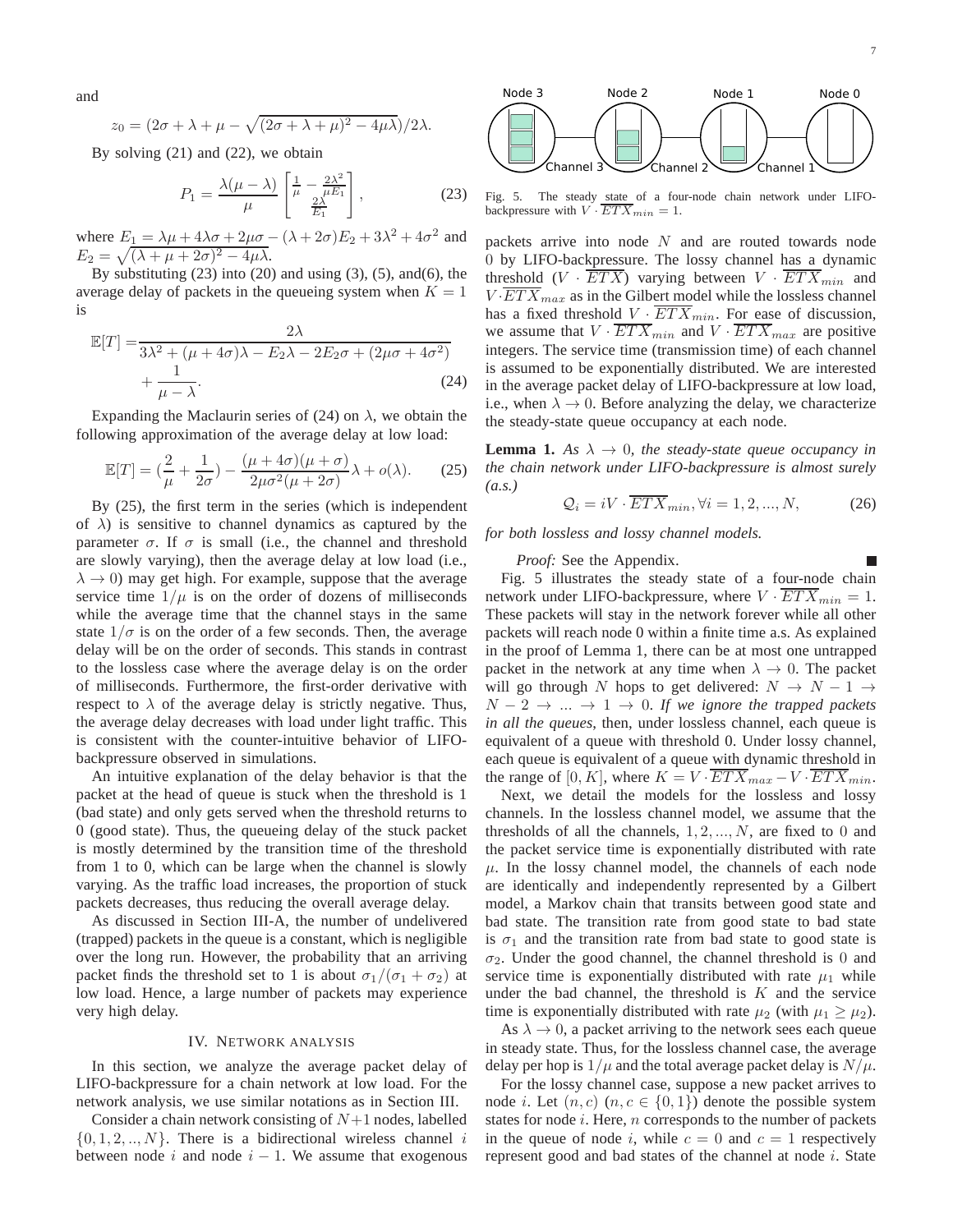transitions can be described by the first two columns of the Markov chain in Fig. 4.

Just after the arrival of a new packet, the system can either be in state  $(1, 0)$  (i.e., one packet and good channel) with probability  $\sigma_2/(\sigma_1+\sigma_2)$ , or in state  $(1, 1)$  (one packet and bad channel) with probability  $\sigma_1/(\sigma_1 + \sigma_2)$ . The system transits to the state of no packets and good channel, i.e., (0,0), when the packet gets transmitted to node  $i - 1$ . Thus the delay that the packet experiences in the queue is the time that the system needs to transit from either  $(1,0)$  or  $(1,1)$  to  $(0,0)$ , which we denote by  $T_1$  and  $T_2$ , respectively. Let  $T_0$  denote the time taken for transition from the current state to the next state.

If the system is at state  $(1, 0)$  after the packet arrival, the average delay of the packet is

$$
\mathbb{E}[T_1] = \mathbb{E}[T_0] + Pr\{\text{next state} = (1, 1)\}\mathbb{E}[T_2]
$$

$$
+ Pr\{\text{next state} = (0, 0)\} \cdot 0
$$

$$
= \frac{1}{\mu_1 + \sigma_1} + \frac{\sigma_1}{\mu_1 + \sigma_1} \mathbb{E}[T_2].
$$
(27)

On the other hand, if the system is at state  $(1, 1)$  after the packet arrival, the average delay of the packet is

$$
\mathbb{E}[T_2] = \mathbb{E}[T_0] + Pr\{\text{next state} = (1,0)\}\mathbb{E}[T_1]
$$

$$
= \frac{1}{\sigma_2} + \mathbb{E}[T_1].
$$
(28)

Solving (27) and (28), we have

$$
\mathbb{E}[T_1] = \frac{\sigma_1 + \sigma_2}{\sigma_2 \mu_1}, \quad \mathbb{E}[T_2] = \frac{\sigma_1 + \sigma_2 + \mu_1}{\sigma_2 \mu_1}.
$$

Therefore, the expected packet delay for one hop at low load is

$$
\mathbb{E}[T] = \frac{\sigma_2}{\sigma_1 + \sigma_2} \mathbb{E}[T_1] + \frac{\sigma_1}{\sigma_1 + \sigma_2} \mathbb{E}[T_2]
$$

$$
= (1 + \frac{\sigma_1}{\sigma_2}) \frac{1}{\mu_1} + \frac{\sigma_1}{\sigma_2(\sigma_1 + \sigma_2)}.
$$
(29)

Assuming  $\sigma_1 = \sigma_2 = \sigma$  and  $\mu_1 = \mu$ , the average packet delay per hop is  $2/\mu + 1/2\sigma$ . Thus, by the linearity of expectation, the total average packet delay under lossy channel is  $N(2/\mu + 1/2\sigma)$ . As in the two-node network case, we observe that the delay gets high if  $\sigma$  is small, i.e., the channel dynamics are slow. Note that channel contention between different neighbors does not occur because the analysis is for low load. However, our simulations in Section VI do capture wireless interference effects.

#### V. REPLICATION-BASED LIFO-BACKPRESSURE

#### *A. Algorithm description*

Our previous analysis indicates that the high delay of LIFO-backpressure at low load is due to threshold dynamics. Consider again a scenario where the threshold varies between 0 and 1. The idea underlying RBL is as follows: when a packet at the tail gets stuck due to threshold increasing from 0 to 1, we do not wait indefinitely till the threshold returns to 0. Rather, after a certain period of time, we generate a replica of the stuck packet and place it at the head of the queue. Note that due to the LIFO scheduling policy, replicas have lower priority than the original packets for transmission. Based on the routing policy of LIFO-backpressure, the original packet

# **Algorithm 2** RBL-BCP

- 1: REP FLAG = false  $//$  This flag indicates whether a replica has been generated or not
- 2: **while**  $Q_i > 0$  **do**
- 3: Compute the backpressure weight  $w_{i,j}$  for each neighbor j

4: Find the neighbor  $j^*$  such that  $j^* = \arg \max_j w_{i,j}$ 

- 5: **if**  $w_{i,j^*} > 0$  **then**
- 6: Transmit one packet to  $j^*$
- 7: Update  $ETX_{i\rightarrow j^*}$  and  $\mathcal{R}_{i\rightarrow j^*}$

$$
8: \qquad \qquad \text{REP\_FLAG} = \text{false}
$$

9: **else**

10: **if**  $\left[ \overline{ETX}_{i \to j^*} \right]$  has increased **and**  $\mathcal{Q}_{j^*}$  has not increased **and** REP FLAG is false **then**

11: **call** Replicate 12: **end if**

- 
- 13: Wait for a reroute period

14: **end if**

15: **end while**

16:

17: **function** REPLICATE

- 18: Wait for a replication period; exit upon packet arrival
- 19: Copy the packet at the tail of queue
- 20: Place the replica at the head of queue

 $21:$  REP\_FLAG = true 22: **end function**

can be served immediately since the queue length is larger than 1 after adding the replica. Algorithm 2 gives the pseudo-code of RBL-BCP, an implementation of RBL.

In general, the threshold at a node depends both on the queue length of its neighbors and on the link quality to its neighbors. Therefore, the threshold may increase under two scenarios: (1) the queue length of the selected neighbor has increased; (2) the ETX to the selected neighbor has increased. In the former case, adding packets to the network would only exacerbate congestion. In the latter case, however, replication may help. As a result, RBL works as follows: if packets gets stuck in the queue solely due to increasing ETX (see line 10), then a packet at the tail of the queue is replicated onto the head.

The replication is delayed by a certain amount of time, the *replication period*, to avoid congesting the network (see line 18). More precisely, if new packets arrive to the queue during the replication period, then the replica generation is cancelled. In Section VI, we will show how the length of the replication period affects the number of generated replicas and delay performance. In the case that the threshold increases by more than one, RBL-BCP generates only one replica to avoid causing congestion. A binary variable REP FLAG is used for this purpose. As explained in Section III-E, fluctuations in the threshold  $V \cdot ETX$  are generally small and this situation is uncommon.

Under static channel conditions, where the ETX remains constant, the replication condition will never be satisfied and there will be no replicas generated. In these cases, the RBL-BCP reverts to the original BCP, meaning that the replication mechanism does not affect the delay performance of BCP for lossless channels.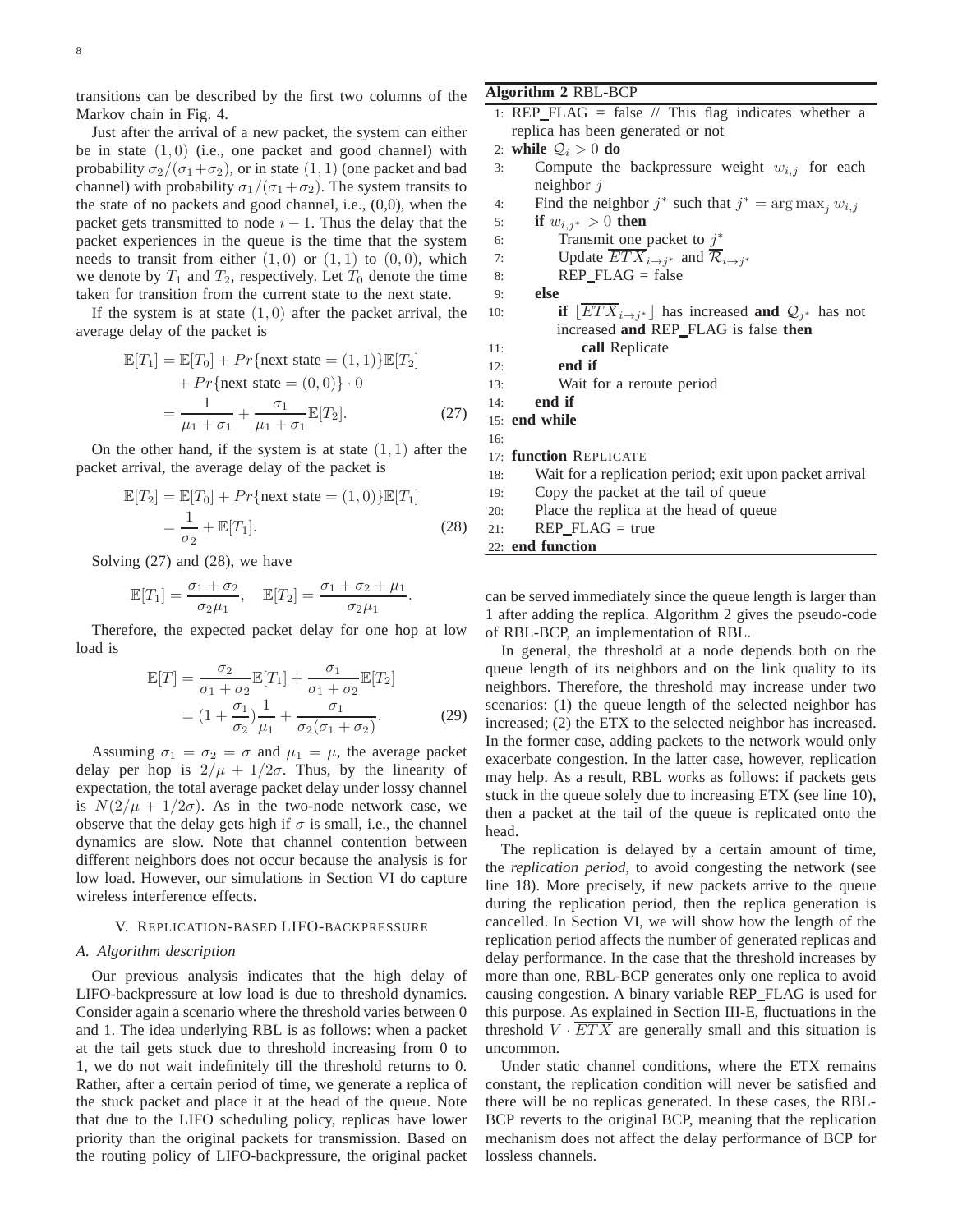

Fig. 6. Truncated Markov chain of RBL for low load analysis

#### *B. Analysis of RBL*

We analyze the average delay of RBL on the two-node network when the threshold varies between 0 and 1, i.e.,  $K = 1$ . Note that there could be at most one replica in the queue when  $K = 1$ . Let the tuple  $(n, c, r)$   $(n \in \mathbb{N}, c \in$  $\{0,1\}, r \in \{NR, R\}$  denote the system states: *n* is the number of *original packets* in the queue (excluding replicas);  $c = 0$  and  $c = 1$  represents good channel and bad channel, respectively;  $r = NR$  means that there is no replica in the queue and  $r = R$  means that there is one replica in the queue. Note that the queue length (i.e., the number of packets including replicas) is  $n + I_{\{r=R\}}$ , where  $I_{\{\bullet\}}$  is the indicator function. Fig. 6 depicts a truncated Markov chain of the queueing system under RBL.

In RBL, a replica is generated whenever packets get stuck in the queue due to threshold increasing. Since the threshold varies between 0 and 1, the only possible stuck packet is the packet at the head. When the packet gets stuck, i.e., at state  $(1, 1, NR)$ , RBL waits for a replication period, which is assumed to be an exponential random variable with rate  $\gamma$ . If there is no packet arrival during the replication period, RBL generates a replica and the system transits to state  $(1, 1, R)$ . Since the replica is put in the queue head, the LIFO scheduler will serve the original packets first. The system transits from the states with one replica to the states with no replica only at  $(0, 0, R)$ , where the threshold is 0 and the replica is the only packet in the queue.

Next, we calculate the average delay based on the average number of original packets in the queue. We do not use average queue length because the delay of the replica does not contribute to the average delay and is thus ignored. Let the steady-state distribution of the CTMC be denoted by  $P_{n,c,r}$ . Then the steady-state distribution of number of original packets is  $\pi_n = P_{n,0,NR} + P_{n,1,NR} + P_{n,1,R} + P_{n,0,R}$ .

The same as LIFO-backpressure, the CTMC of RBL has infinite number of states. However, we can still use the truncated CTMC of 12 states in Fig. 6 and obtain correct first-order Maclaurin series. To see this, note that we have the following balance equation by considering states  $(0, 0, NR)$  and  $(0, 1, NR)$  together,

$$
\lambda(P_{0,0,NR} + P_{0,1,NR}) = \mu_1 P_{1,0,NR} + \mu_1 P_{0,0,R} \ge \mu_1 P_{1,0,NR},
$$

since  $P_{0,0,NR} + P_{0,1,NR} \le 1$ , we have  $P_{1,0,NR} = O(\lambda)$ . Another balance equation is

$$
\lambda P_{0,1,NR} + (\sigma_1 + \lambda) P_{1,0,NR} = \mu_1 P_{2,0,NR} + \sigma_2 P_{1,1,NR} + \mu_1 P_{0,0,R} \ge \sigma_2 P_{1,1,NR}.
$$

Hence  $P_{1,1,NR} = O(\lambda)$ . We also have

> $\lambda \pi_0 = \mu_1 P_{1,0,NR} + \mu_2 P_{1,1,R} + \mu_1 P_{1,0,R}$  $\geq \mu_2(P_{1,0,NR} + P_{1,1,R} + P_{1,0,R}).$

Thus  $P_{1,0,NR} + P_{1,1,R} + P_{1,0,R} = O(\lambda)$  and further  $\pi_1 =$  $O(\lambda)$ .

Similarly, from the balance equations we can obtain  $\pi_2$  =  $O(\lambda^2)$  and  $\pi_n = O(\lambda^n)$  for  $n \geq 3$ .

The average delay is thus

$$
\mathbb{E}(T) = \frac{\mathbb{E}(N)}{\lambda} = \frac{1}{\lambda} \sum_{n=0}^{\infty} n\pi_n
$$

$$
= \frac{1}{\lambda} (\pi_1 + 2\pi_2 + \sum_{n=3}^{\infty} n\pi_n),
$$

in which

$$
\sum_{n=3}^{\infty} n\pi_n \le \sum_{n=3}^{\infty} n\lambda^n = \frac{3\lambda^3 - 2\lambda^4}{(1-\lambda)^2} = O(\lambda^3).
$$

Then the average delay can be calculated by

$$
\mathbb{E}(T) = \frac{1}{\lambda}(\pi_1 + 2\pi_2) + O(\lambda^2).
$$

This indicates that we can assign zero probability to system states with queue length over 2 and obtain the same first-order Maclaurin series, justifying the truncation method.

After obtaining the steady-state distribution of the truncated CTMC, we can calculate the average delay by

$$
\mathbb{E}(T) = \frac{1}{\lambda} (\pi_1 + 2\pi_2)
$$
  
=  $\frac{1}{\lambda} [P_{1,0,NR} + P_{1,1,NR} + P_{1,1,R} + P_{1,0,R}$   
+  $2(P_{2,0,NR} + P_{2,1,NR} + P_{2,1,R} + P_{2,0,R})].$  (30)

Assuming that  $\sigma_1 = \sigma_2 = \sigma$ ,  $\mu_1 = \mu_2 = \mu$ , the average delay of RBL at low load is approximated by

$$
\mathbb{E}(T) = \left[\frac{\frac{\mu}{2} + \sigma}{\gamma(\mu + \sigma) + \mu\sigma} + \frac{1}{\mu}\right] + \left[\frac{1}{\mu^2} - \frac{\sigma(\mu - 2\sigma)}{2(\gamma(\mu + \sigma) + \mu\sigma)^2} - \frac{\mu^3 + 4\mu^2\sigma + 6\mu\sigma^2 + 8\sigma^3}{2\mu\sigma(\mu + 2\sigma)(\gamma(\mu + \sigma) + \mu\sigma)}\right]\lambda + o(\lambda). \quad (31)
$$

When  $\gamma \to 0$ ,

$$
\lim_{\gamma \to 0} \mathbb{E}(T) = \left(\frac{2}{\mu} + \frac{1}{2\sigma}\right) - \frac{(\mu + 4\sigma)(\mu + \sigma)}{2\mu\sigma^2(\mu + 2\sigma)}\lambda + o(\lambda),
$$

which is the same as the original LIFO-backpressure.

From (31),  $\mathbb{E}(T)|_{\lambda=0}$  is monotonically decreasing with increasing  $\gamma$ . Thus with  $\gamma > 0$  and  $\lambda$  being small enough, the average delay of RBL is smaller than that of the original LIFO-backpressure.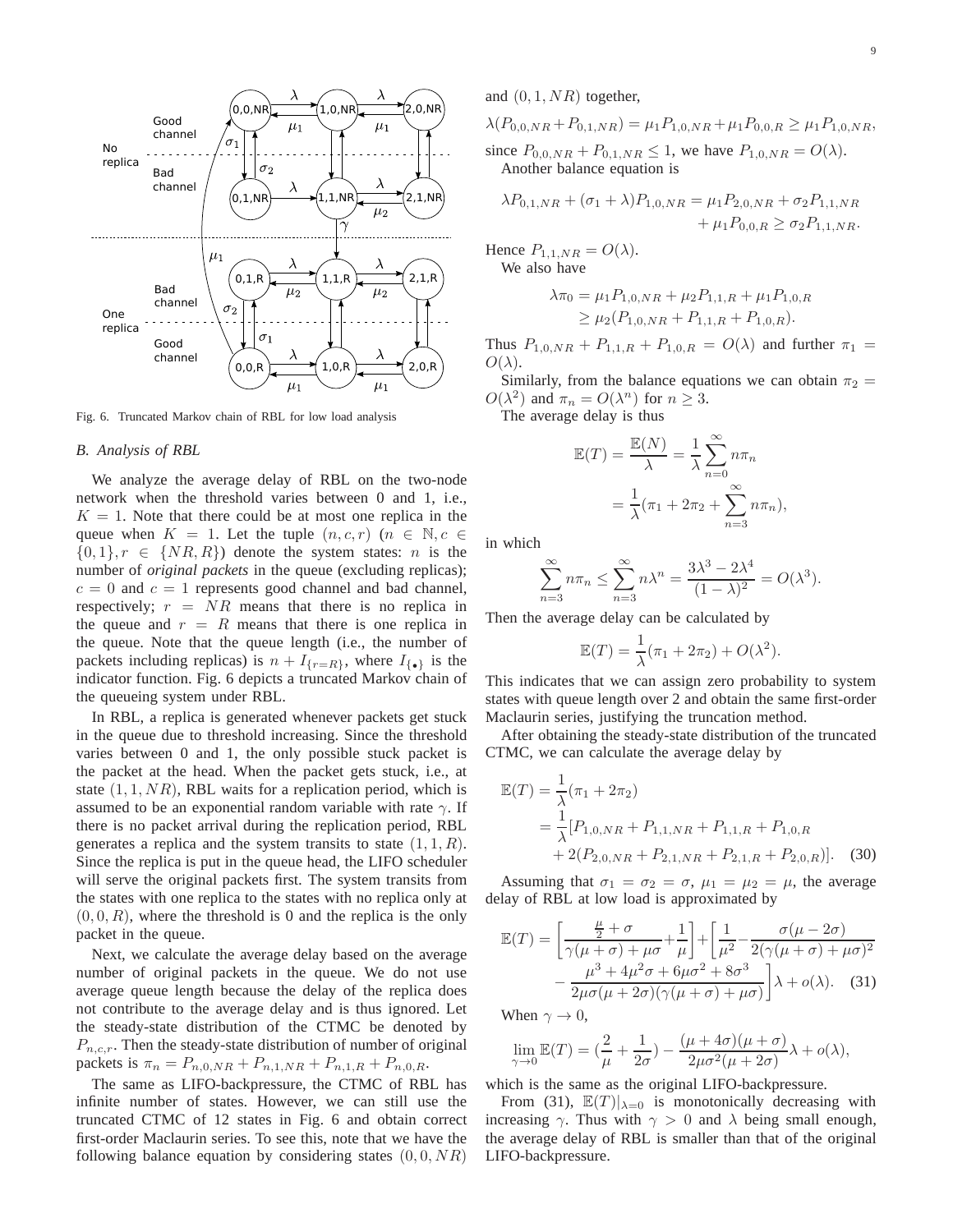

Fig. 7. Average packet delay versus packet arrival rate (traffic load)  $\lambda$  for different threshold transition rates  $\sigma$  and fixed service rate  $\mu = 1$ .

#### VI. NUMERICAL AND SIMULATION RESULTS

In this section, we provide numerical results obtained by the matrix geometric method described in Section III. We also provide simulation results of (LIFO-)BCP to verify the existence of the high delay of LIFO-backpressure at low load in large networks. Simulation results comparing BCP and RBL-BCP are also provided.

# *A. Numerical results*

Numerical results for the average packet delay in the twonode queueing model are depicted in Fig. 7 (a) and (b), for the cases  $K = 1$  and  $K = 10$  respectively. For  $K = 1$ , the delay at  $\lambda \to 0$  increases as  $\sigma$  gets smaller, which is consistent with the first term of the analytical result derived using the ztransform method in Eq. (25). In addition, the average delay decreases with  $\lambda$  at low load, as predicted by the negative first-order derivative of (25).

For  $K = 10$ , the results are qualitatively similar to the case  $K = 1$  when  $\sigma$  is small (e.g.,  $\sigma = 0.01$ ). However, with faster channel dynamics (e.g.,  $\sigma = 1$ ), we observe that the delay is small at low traffic load and increases with  $\lambda$ . As pointed out in Section III-E, fluctuations in the threshold are generally small (e.g.,  $+1/-1$ ) and, therefore, the case  $K = 1$  appears more realistic.

Finally, we note that for both the cases  $K = 1$  and  $K = 10$ , all the curves merge as  $\lambda \rightarrow 1$ . This means that temporal channel dynamics do not have as much effect at high load.

# *B. Simulation results of BCP*

We next describe simulations of the BCP protocol (with  $V = 2$ ). Our goal is to verify that our analysis qualitatively captures the behavior of this protocol under different channel conditions. Our simulation is run on TOSSIM [19], the standard TinyOS simulator for wireless sensor networks. The simulated network consists of a root node and some sensor nodes, both of which use the sensor model MICAz. In a simulation, the sensor nodes are first initialized uniformly randomly within one second. After initialization, all the sensor nodes periodically generate packets and inject them into the network layer, where BCP routes the packets toward the root node. The goal of the random initialization is to reduce the amount of MAC contention and MAC delays that would occur if all the nodes generated packets at the same time.

Our first set of simulations are performed on a five-node network. The results are depicted in Fig. 1, shown in the



Fig. 8. Average delay versus load with fixed noise power -85 dBm in a 25-node grid network.

introduction of the paper. The simulations use real RSSI (received signal strength) traces collected from a vehicular environment, where each sensor node is attached to a different wheel of a car and the root node is placed on the driver seat [20]. For the lossless channel, we configure the noise power to be -95 dBm, while for the lossy channel, we use real noise traces collected from the Meyer Library of Stanford [21]. These traces exhibit complex temporal dynamics, wherein the noise floor is at about -98 dBm and spikes are at about -86 dBm. The results are consistent with our analytical findings, that is, the high delay at low traffic load and initial decrease of the delay with load occurs under bursty channel conditions, but not under perfect channel conditions.

Our second set of simulations are conducted for a network consisting of 24 sensor nodes and one root node. The topology is a  $5 \times 5$  grid where the root node is located at the center. In this topology, a link only exists between direct neighbors. In other words, nodes that are two hops away cannot hear each other. We fix the noise power to be -85 dBm while we test different received signal powers, namely -80 dBm and -75 dBm. The packet error probability at signal-to-noise-ratio (SNR) of 10 dB is close to zero while that at SNR of 5 dB is varying in the range between 0 and 1/2 in the simulator. Therefore, the two different received powers represent lossless and lossy channels.

Fig. 8 shows results for the two different received powers under different  $\alpha$  values. Recall that BCP updates ETX by  $\overline{ETX}_{new} = \alpha \overline{ETX}_{old} + (1-\alpha)ETX$ . Each point represents an average taken over 10 simulations, and 95% confidence intervals are also depicted. In Fig. 8(a), when the channel is lossy and the threshold is dynamic, the average delay is as high as 3710.92 ms at 0.5 pkts/sec/node and decreases with the load. In Fig. 8(b), on the other hand, when the channel is lossless and the threshold is static, the average delay is only 31.46 ms at 0.5 pkts/sec/node and is non-decreasing with the load. The average delay at low load in the dynamic case is at least two orders of magnitude larger than in the static case. This phenomenon occurs even though the average number of transmissions in the dynamic case is only at most twice larger than that in the static case. These results showcase the manifestation and significance of channel-sensitive delay behavior of LIFO-backpressure in large networks. We note that increasing the value of  $\alpha$  somewhat helps to alleviate this problem, but does not eliminate it.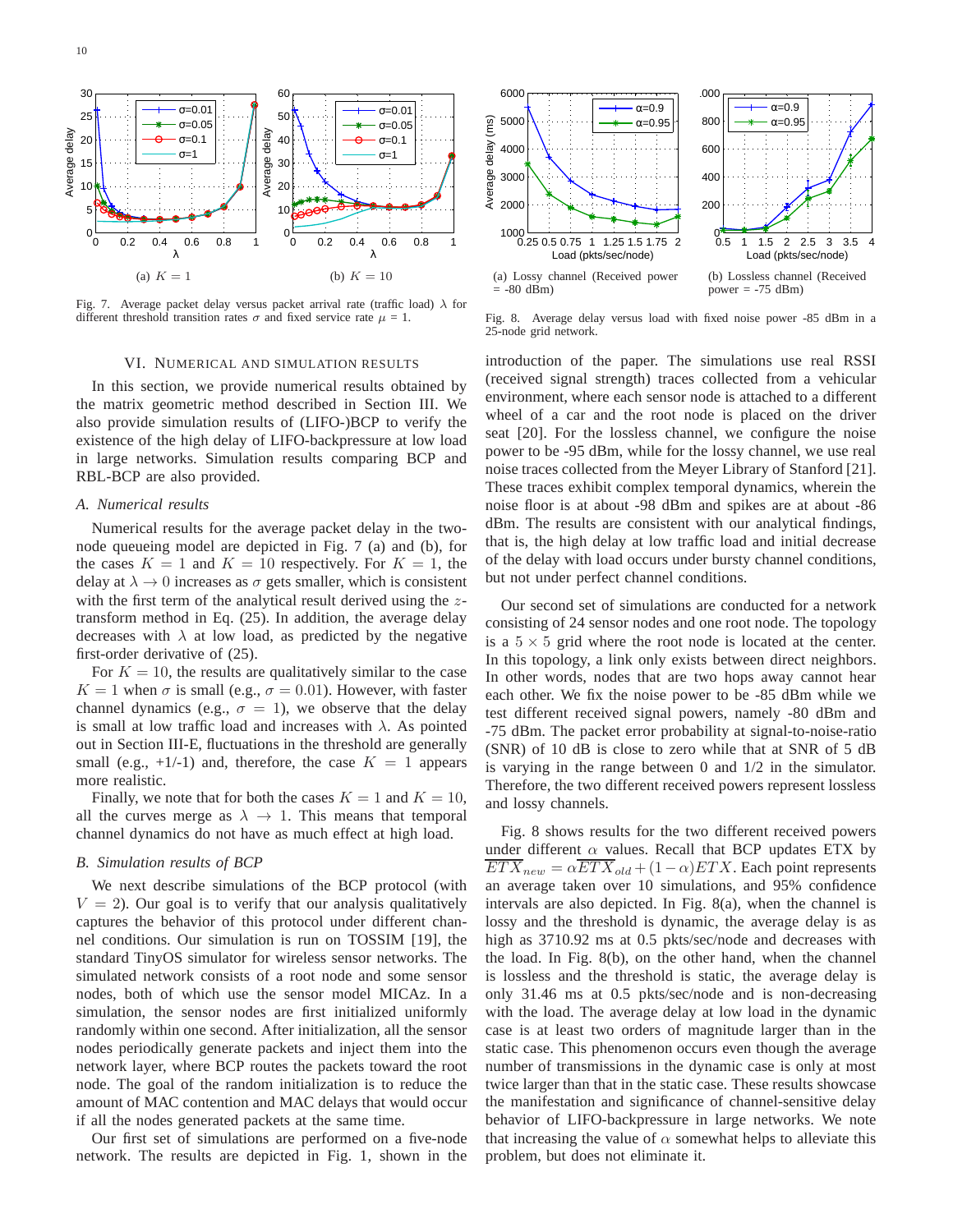

Fig. 9. Performance of BCP and RBL-BCP on a simulated 15-node intra-car wireless sensor network.



Fig. 10. Performance of BCP and RBL-BCP in the 25-node grid network.

# *C. Simulation results of RBL-BCP*

In the implementation of RBL-BCP, we design the replication period to be an exponential random variable with a certain average value. In the following, we compare three protocols: (1) original BCP; (2) RBL-BCP with average replication period 2 s; (3) RBL-BCP with average replication period 500 ms. In addition to evaluating average delay, we also consider two other important metrics: the packet delivery rate, i.e., the ratio of the number of delivered original packets to the number of generated original packets; and the replica ratio, i.e., the ratio of the number of generated replicas to the number of generated original packets.

Our simulation models a 15-node intra-car wireless sensor network. The network consists of 15 nodes, in which the root is on the driver seat, three sensors are placed in the engine compartment, four sensors are respectively attached to the four wheels, three sensors are placed on passenger seats and the rest placed on the chassis. We use the same real noise traces as the first simulation in VI-B. The simulation results (average delay, packet delivery rate and replica ratio) are plotted in Fig. 9.

Fig. 9(a) shows that at low load, the average delay of RBL-BCP is much lower than BCP. For example, at a load of 0.5 pkts/sec/node, the average delay of BCP is 2,237 ms while that of RBL-BCP (500 ms) is 1,067 ms, which is almost a two-fold improvement. From Fig. 9(c), the number of replicas generated with replication period 2 s is less than with replication period 500 ms, as expected. With more replicas generated, the reduction on the delay with replication period

500 ms is larger than with replication period 2 s. Since transmissions of more replicas consumes more power, this could be viewed as a tradeoff between power consumption and delay. From Fig. 9(c), we can also see that the number of replicas vanishes as load increases, which confirms that the replication mechanism does not further congest the network at high load. This can also be verified by the observation that the average delays (Fig. 9(a)) and packet delivery rates (Fig. 9(b)) of the three protocols are undistinguishable at high load.

Fig. 9(b) shows that both BCP and RBL-BCP achieve high packet delivery rates (around 98% or higher), at low load. This result indicates that the impact of trapped packets is relatively negligible. In fact, one can observe that RBL-BCP achieves higher packet delivery rates than BCP. Indeed, RBL-BCP replicates and delivers packets that would be trapped under BCP.

Our second comparison is on the same  $5 \times 5$  grid network as described in the second simulation of VI-B. We fix the noise power to be -85 dBm and the received signal power is configured to be -80 dBm. The simulation results are plotted in Fig. 10, which are similar with the first simulation on the 15-node intra-car wireless sensor network.

# VII. CONCLUSION

We developed a queueing-theoretic model and solved it using matrix geometric numerical methods, to elucidate the channel-sensitive delay behavior of LIFO-backpressure. We also provided closed-form analytical results on the average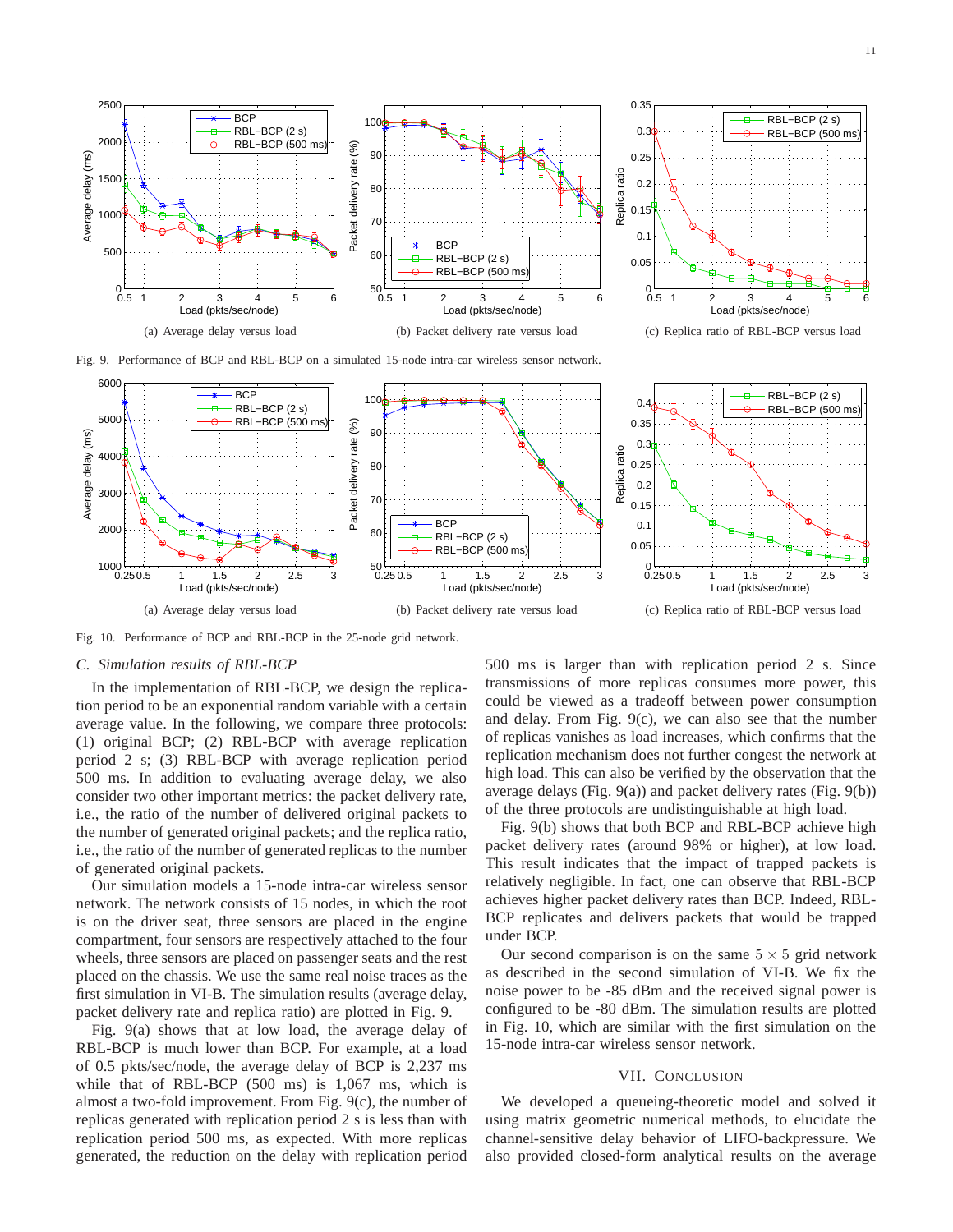delay that showcases the high delay problem due to channel dynamics. The results were extended to a chain network, in a low load regime. Through simulations, we further verified the existence and significance of the channel-sensitive delay behavior of LIFO-backpressure in large networks. Therefore, an important finding of this paper was to show that, under lossy channel conditions, LIFO-based backpressure may suffer from similar high delay issues at low load as FIFO-based backpressure. An intuitive explanation for the high delay is that some packets get stuck in the queue due to the threshold increase (i.e., the channel quality degrades). These packets have to wait until the threshold decreases (i.e., the channel quality improves) to get transmitted.

To remedy the high-delay problem, we proposed a lightweight replication-based LIFO-backpressure (RBL) algorithm, which improves delay performance without compromising high throughput performance. RBL comes, however, at the expense of additional traffic transmissions at low load. Hence, achieving an optimal *power/delay* tradeoff could be an interesting direction to explore. Besides generating replicas like RBL, another possible solution for improving the delay performance of LIFO-backpressure at low load is to inject encoded packets. This problem is also left as an interesting area for future work.

## APPENDIX PROOF OF LEMMA 1

*Proof:* We first prove that in the described state, none of the packets in the network can leave it. Consider the packets at node *i*, whose queue length is  $Q_i = iV \cdot \overline{ETX_{min}}$ . Node *i* has two neighbors, node  $i+1$  and node  $i-1$ . The backpressure weight of node  $i + 1$  is

$$
w_{i,i+1} = (Q_i - Q_{i+1} - V \cdot \overline{ETX}_{i \to i+1}) \cdot \overline{\mathcal{R}}_{i \to i+1}
$$
  
\n
$$
\leq (iV \cdot \overline{ETX}_{min} - (i+1)V \cdot \overline{ETX}_{min}
$$
  
\n
$$
- V \cdot \overline{ETX}_{min}) \cdot \overline{\mathcal{R}}_{i \to i+1} < 0,
$$

for both lossless and lossy channels. Thus the transmission condition of BCP is not satisfied and the packets of node  $i$ can not be transmitted to node  $i + 1$ . The backpressure weight of node  $i - 1$  is

$$
w_{i,i-1} = (Q_i - Q_{i-1} - V \cdot \overline{ETX}_{i \to i-1}) \cdot \overline{\mathcal{R}}_{i \to i-1}
$$
  
 
$$
\leq (iV \cdot \overline{ETX}_{min} - (i-1)V \cdot \overline{ETX}_{min}
$$
  
 
$$
- V \cdot \overline{ETX}_{min}) \cdot \overline{\mathcal{R}}_{i \to i-1} = 0.
$$

Similarly, the packets can not be transmitted to node  $i - 1$ , either.

Second, we prove that in the described state, any new packet arriving into this network will leave the network within a finite time a.s. Assume that a new packet arrives to node  $N$  and sees the network in the steady state. Then,

$$
w_{N,N-1} = (Q_N - Q_{N-1} - V \cdot \overline{ETX}_{N \to N-1}) \cdot \overline{\mathcal{R}}_{N \to N-1}
$$
  
= ((NV \cdot \overline{ETX}\_{min} + 1) - (N - 1)V \cdot \overline{ETX}\_{min}  
-V \cdot \overline{ETX}\_{N \to N-1}) \cdot \overline{\mathcal{R}}\_{N \to N-1}  
= (V \cdot \overline{ETX}\_{min} + 1 - V \cdot \overline{ETX}\_{N \to N-1}) \cdot \overline{\mathcal{R}}\_{N \to N-1}.

For the lossless case, since the channel threshold  $V \cdot$  $\overline{ETX}_{N\rightarrow N-1} = V \cdot \overline{ETX}_{min}$ , the backpressure weight will be positive and the transmission condition is satisfied. Then the packet will be transmitted to node  $N-1$ , with the service time being exponentially distributed. For the lossy case, since the channel threshold  $V \cdot \overline{ETX}_{N \to N-1}$  will return to  $V \cdot \overline{ETX}_{min}$ within a finite time a.s. and the service time is exponentially distributed, the packet will move to node  $N-1$  within a finite time a.s. Likewise, the packet will experience finite delay a.s. at the next hops before leaving the network. As  $\lambda \to 0$ , the next packet arrival to the network will take place a.s. after the current packet leaves. Therefore, all the packets arriving to the network see the system in the steady state and leave the network within a finite time.

#### **REFERENCES**

- [1] W. Si and D. Starobinski, "On the channel-sensitive delay behavior of LIFO-backpressure," in *Communication, Control, and Computing (Allerton), 2013 51st Annual Allerton Conference on*.
- [2] L. Georgiadis, M. J. Neely, and L. Tassiulas, *Resource Allocation and Cross-Layer Control in Wireless Networks*. Foundations and Trends in Networking, 2006.
- [3] S. Moeller, A. Sridharan, B. Krishnamachari, and O. Gnawali, "Routing without routes: the backpressure collection protocol," in *IPSN*, 2010.
- [4] L. Huang, S. Moeller, M. Neely, and B. Krishnamachari, "LIFObackpressure achieves near-optimal utility-delay tradeoff," *Networking, IEEE/ACM Transactions on*, vol. 21, no. 3, pp. 831–844, June 2013.
- [5] O. Gnawali, R. Fonseca, K. Jamieson, M. Kazandjieva, D. Moss, and P. Levis, "Ctp: An efficient, robust, and reliable collection tree protocol for wireless sensor networks," *ACM Trans. Sen. Netw.*, vol. 10, no. 1, pp. 16:1–16:49, Dec. 2013.
- [6] M. F. Neuts, *Matrix Geometric Solutions in Stochastic Models*. The Johns Hopkins University Press, Baltimore, 1981.
- [7] J. N. Daigle, *Queueing Theory for Telecommunications*. Addison-Wesley Publishing Company, Inc., 1992.
- [8] L. Tassiulas and A. Ephremides, "Stability properties of constrained queueing systems and scheduling policies for maximum throughput in multihop radio networks," *Automatic Control, IEEE Transactions on*, vol. 37, no. 12, pp. 1936–1948, 1992.
- [9] M. J. Neely, *Notes on Backpressure Routing*. Course of Stochastic Network Optimization, Spring 2011.
- [10] M. Alresaini, M. Sathiamoorthy, B. Krishnamachari, and M. Neely, "Backpressure with adaptive redundancy (BWAR)," in *INFOCOM*, 2012.
- [11] B. Ji, C. Joo, and N. Shroff, "Delay-based back-pressure scheduling in multihop wireless networks," *Networking, IEEE/ACM Transactions on*, vol. 21, no. 5, pp. 1539–1552, Oct 2013.
- [12] E. Athanasopoulou, L. Bui, T. Ji, R. Srikant, and A. Stolyar, "Backpressure-based packet-by-packet adaptive routing in communication networks," *Networking, IEEE/ACM Transactions on*, vol. 21, no. 1, pp. 244–257, 2013.
- [13] L. Ying, S. Shakkottai, A. Reddy, and S. Liu, "On combining shortestpath and back-pressure routing over multihop wireless networks," *IEEE/ACM Trans. Netw.*, vol. 19, no. 3, pp. 841–854, Jun. 2011.
- [14] L. Bui, R. Srikant, and A. Stolyar, "A novel architecture for reduction of delay and queueing structure complexity in the back-pressure algorithm," *Networking, IEEE/ACM Transactions on*, vol. 19, no. 6, pp. 1597–1609, Dec 2011.
- [15] L. Huang and M. Neely, "Delay reduction via lagrange multipliers in stochastic network optimization," *Automatic Control, IEEE Transactions on*, vol. 56, no. 4, pp. 842–857, 2011.
- [16] T. Spyropoulos, K. Psounis, and C. S. Raghavendra, "Efficient routing in intermittently connected mobile networks: The single-copy case,' *Networking, IEEE/ACM Transactions on*, vol. 16, no. 1, pp. 63–76, 2008.
- [17] ——, "Efficient routing in intermittently connected mobile networks: the multiple-copy case," *Networking, IEEE/ACM Transactions on*, vol. 16, no. 1, pp. 77–90, 2008.
- [18] E. N. Gilbert, "Capacity of a burst-noise channel," *Bell System Technical Journal*, vol. 39, pp. 1253–1265, Sep. 1960.
- [19] P. Levis, N. Lee, M. Welsh, and D. Culler, "TOSSIM: accurate and scalable simulation of entire TinyOS applications," in *SenSys*, 2003.
- [20] M. Hashemi, W. Si, M. Laifenfeld, D. Starobinski, and A. Trachtenberg, "Intra-car wireless sensors data collection: A multi-hop approach," in *VTC*, 2013.
- [21] H. Lee, A. Cerpa, and P. Levis, "Improving wireless simulation through noise modeling," in *IPSN*, 2007.